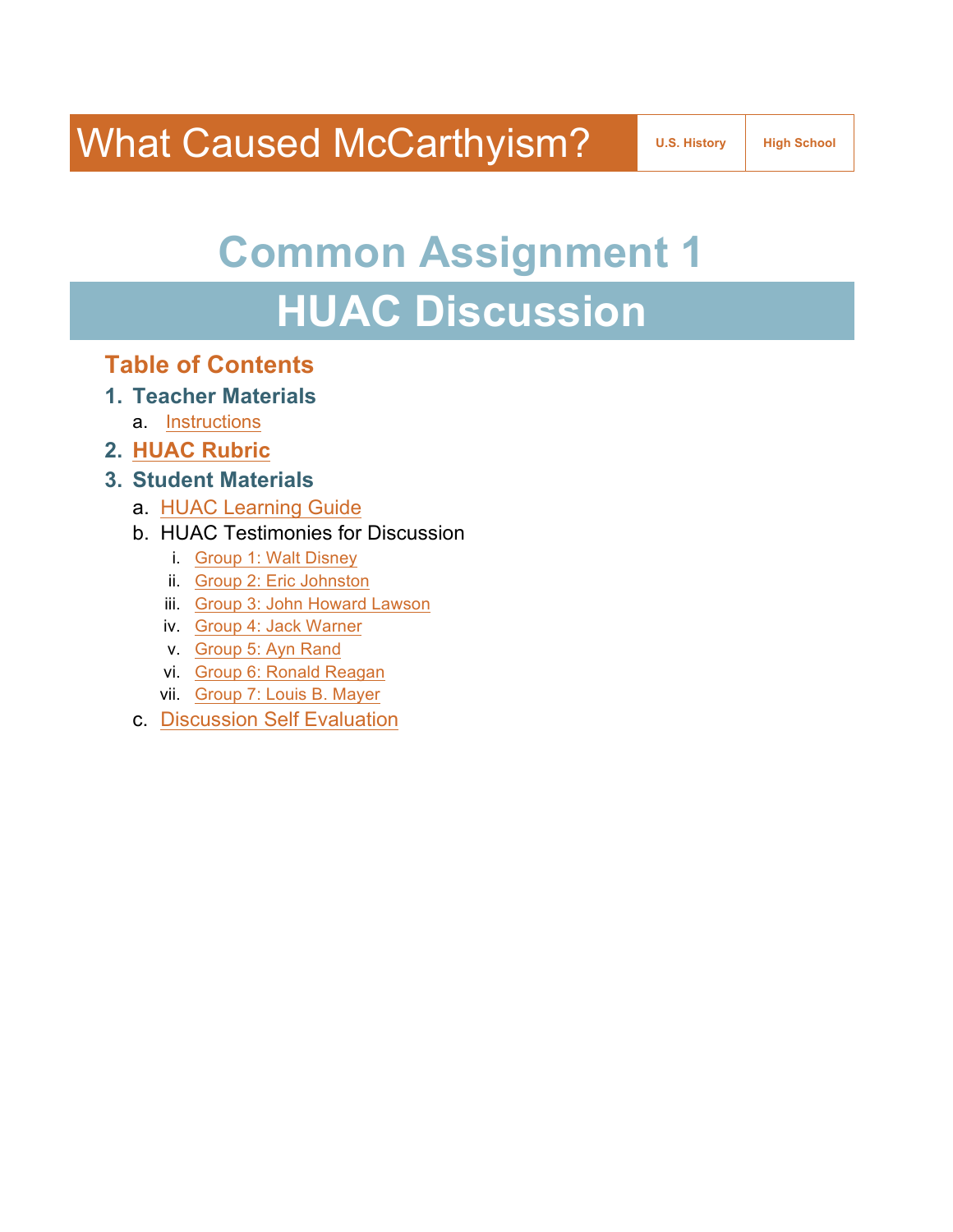

# <span id="page-1-0"></span>**HS History Task 1: HUAC Discussion—Teacher Directions**

#### **Grade Level:** High school (9–12)

#### **Performance Outcomes**

- 1. Students will be able to investigate how and why HUAC contributed to the fear of communism that swept the nation.
- 2. Students will be able to analyze primary sources (i.e., testimonies) for perspective.
- 3. Students will be able to participate in a discussion by taking a position and using evidence to support that position.

#### **Standards**

• CCSS.ELA-Literacy.RH.11-12.9; Colorado: SS.HS.1.2.g, SS.HS.1.2.f, SS.HS.1.1.a; Kentucky: EOC E.1.f, EOC E.1.g, EOC E.2.a

#### **Materials**

- 1. Learning guides for all students
- 2. Three copies of each primary document

#### **Directions**

- 1. Provide context: Introduce the task. Include the ideas of links between media and public opinion and of media supporting particular agendas. Possible questions:
	- a. What is the role of media in shaping public opinion? Consider news, movies, and other media types.
	- b. Do you believe that news broadcasts, newspapers, and movies have political agendas when it comes to current events? Name examples and discuss their importance in shaping public opinion.
- 2. Lead the students back to the content of the Cold War and the importance of movies to entertainment in post-war America, and ask whether Hollywood in that era could have had a similar impact.
- 3. Introduce the House Un-American Activities Committee (HUAC), and the big names students may be familiar with who were called to testify (e.g., Disney, Reagan).
- 4. Put the students into groups.
- 5. Each group receives a document to analyze. The goal is to have each group answer questions 1–3 for the discussion.
- 6. Provide the groups with 15–20 minutes to review their document/testimony and discuss their answers for questions 1–3.
- 7. **Choose one of the formats below to allow students to share their content. Your chosen format will dictate how you structure the rest of the lesson. Remember that the required student work for scoring is the chart, and questions 2a and 2b. The additional questions on the student handout will make for good discussion, but how you have students work with them is up to you.**

**Format 1: Fishbowl (recommended)** 

- Have student groups discuss their person's testimony while teacher moderates and the rest of the class listens and takes notes on their charts.
- See the *Scored Discussions* article for help with setting up this activity.

**Format 2:** Have "expert" groups answer questions about their assigned person and turn in answers for teacher check. Then regroup into "jigsaw" groups that have a representative from each "expert" group. Share information.

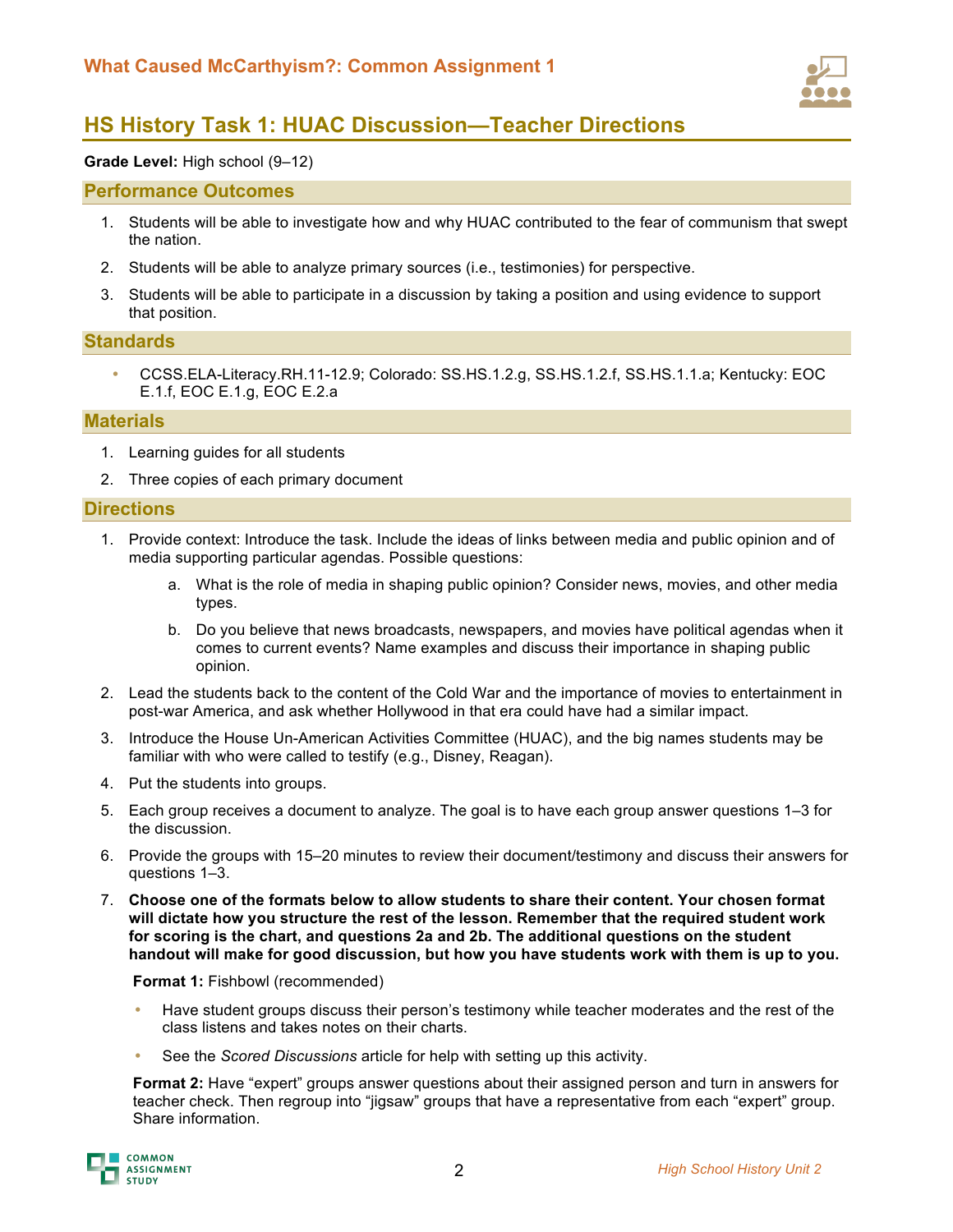# **What Caused McCarthyism?: Common Assignment 1**



**Format 3:** Have students assign each other roles of "teacher," "scribe," and "note takers."

- **Teacher** will travel to other groups in five-minute increments to share content. After five minutes, the teacher rotates.
- **Scribe** writes the notes from the initial group work that will be shared.
- **Note takers** will be in charge of receiving the notes from teachers rotating throughout the class and sharing those notes with the teachers when they return.

**Format 4:** Have the "teacher" (see Format 3) from each group stand and give content to class as a whole. Stand and deliver!

For all of the above formats, all students should hear about each of the testimonies. (i.e., students have filled out their chart after listening to each of the fishbowl discussions, jigsaw groups share content, "teachers" rotate in five-minute increments to other groups to share content, or "teachers" share by simply standing and reading,)

*Depending on your chosen format, the following steps (8 and 9) could be optional. For example, in Format 1, you might have students discuss questions 3 and 4 during the fishbowl, in addition to the information about their person—that would mean that steps 8 and 9 are not necessary.*

- 8. Students work individually on question 4 and revisit question 3 to prepare for whole class discussion.
- 9. Class discussion is student led and teacher guided. Discussion focuses on questions 3 and 4 and is a self-graded activity allowing students to provide themselves points for their participation. The educator can keep track to verify that the student appropriately scores himself/herself. The educator should encourage one comment from each student.
- 10. After discussion, revisit performance outcome 1 of the activity and why the HUAC hearings were important in the Truman era.
- 11. Finally, discuss why it is important to us today. Have our freedoms and individual rights been weakened due to specific current events? (Potentially discuss the Patriot Act, health care, the right to marry, gun control, or the NSA.)
- 12. OPTIONAL: Provide students with video content from YouTube.com about the HUAC testimony.
- 13. Collect notes and discussion questions for assessment.

Additional Teacher Resource: **Scored Discussion Article**

Zola, John. "Scored Discussions" *Social Education 56,* no. 2 (1992): 121–125

Headnotes for all testimonies from

http://edsitement.neh.gov/sites/edsitement.neh.gov/files/worksheets/McCarthy02.pdf  $\blacksquare$ 

Testimony text from [historymatters.gmu.edu](http://historymatters.gmu.edu/) 2.

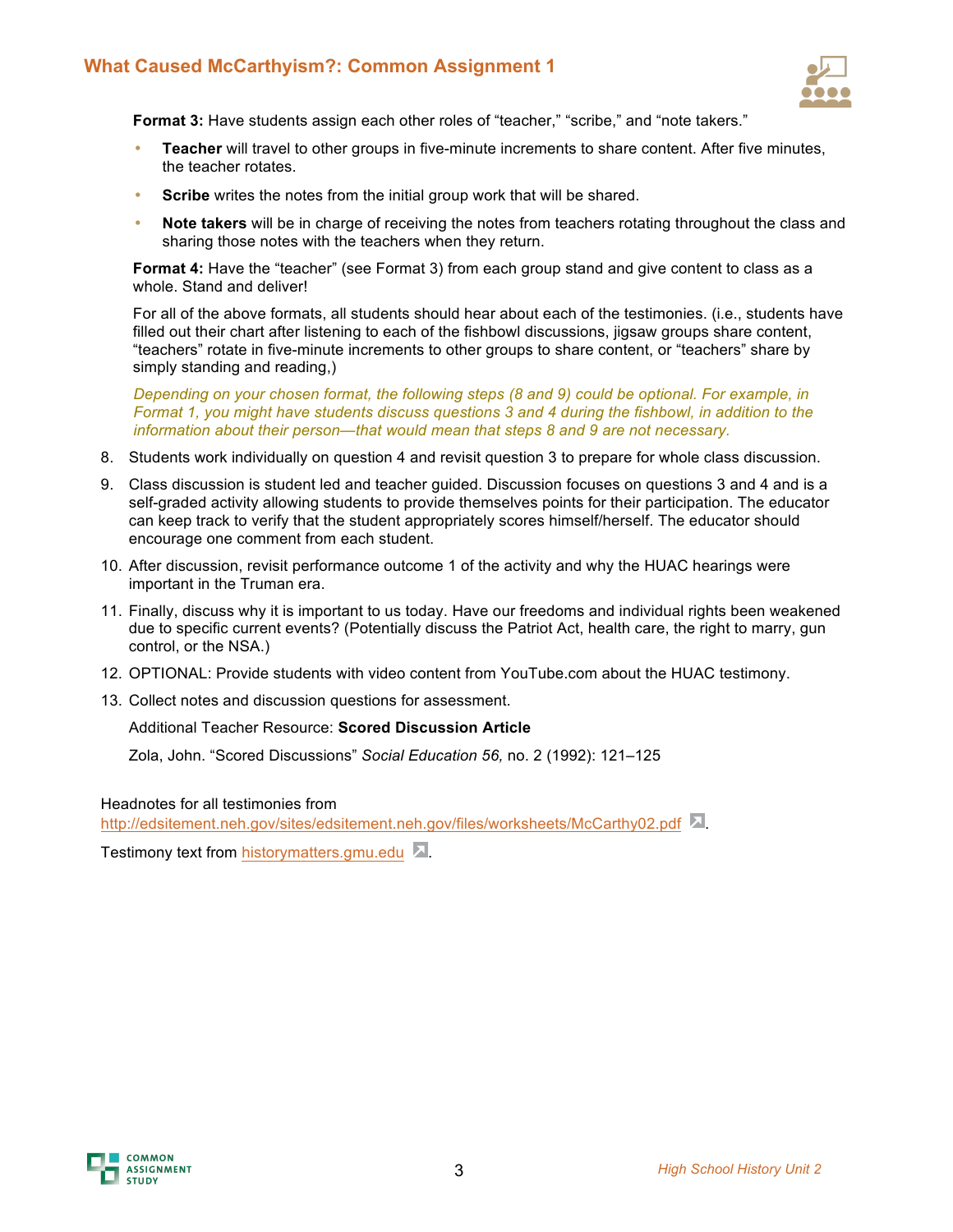# **HUAC Primary Source Activity Rubric**

<span id="page-3-0"></span>

| Use of Evidence<br>(Question 2) | Student cites multiple<br>examples of specific textual<br>evidence (information or<br>quotes) to identify points of<br>view. (Applies to both 2a and<br>2b. | Student cites one or two<br>examples of specific textual<br>evidence to identify one point<br>of view.                           | Student either misunderstood<br>point of view or did not cite<br>supporting evidence.                                               |
|---------------------------------|-------------------------------------------------------------------------------------------------------------------------------------------------------------|----------------------------------------------------------------------------------------------------------------------------------|-------------------------------------------------------------------------------------------------------------------------------------|
| Content<br>(Chart)              | Student demonstrates<br>understanding of HUAC and<br>its actions during the Cold<br>War by accurately and<br>completely filling out chart.                  | Student demonstrates some<br>understanding of HUAC and<br>its actions during the Cold<br>War by mostly filling out the<br>chart. | Student shows limited<br>understanding of HUAC and<br>its actions during the Cold<br>War by not accurately<br>completing the chart. |

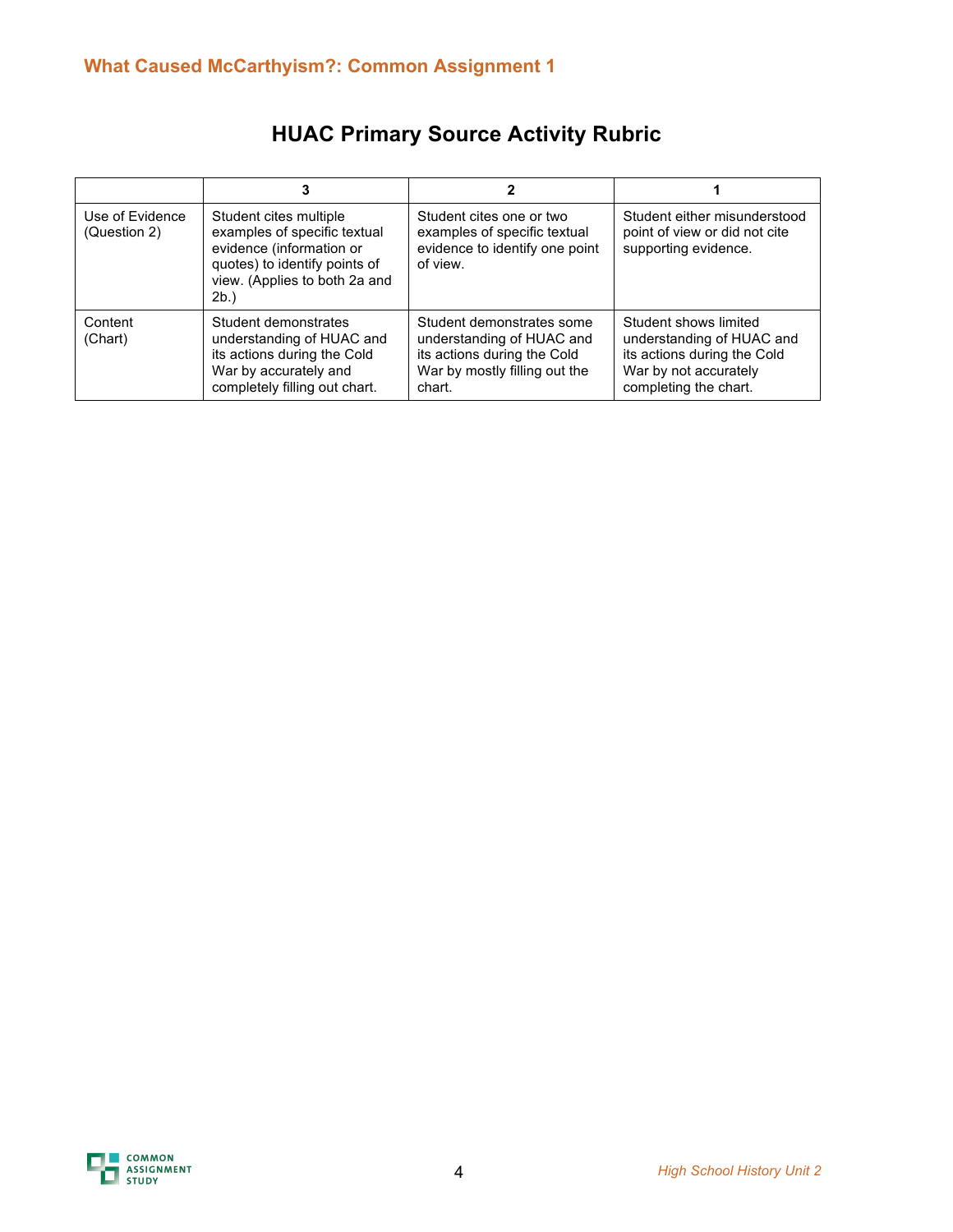

# <span id="page-4-0"></span>**Learning Guide: Testimonies before HUAC, October 1947**

Directions: Complete the chart including evidence from the testimony.

| <b>Name</b><br>Role in industry | <b>Views on HUAC</b><br>(Include evidence from<br>testimony.) | Views on communism in the<br>entertainment industry<br>(Include evidence from<br>testimony.) |
|---------------------------------|---------------------------------------------------------------|----------------------------------------------------------------------------------------------|
| <b>Walt Disney</b>              |                                                               |                                                                                              |
| <b>Eric Johnston</b>            |                                                               |                                                                                              |
| <b>John Howard</b><br>Lawson    |                                                               |                                                                                              |
| <b>Jack Warner</b>              |                                                               |                                                                                              |
| <b>Ayn Rand</b>                 |                                                               |                                                                                              |
| Ronald Reagan                   |                                                               |                                                                                              |
| Louis B. Mayer                  |                                                               |                                                                                              |

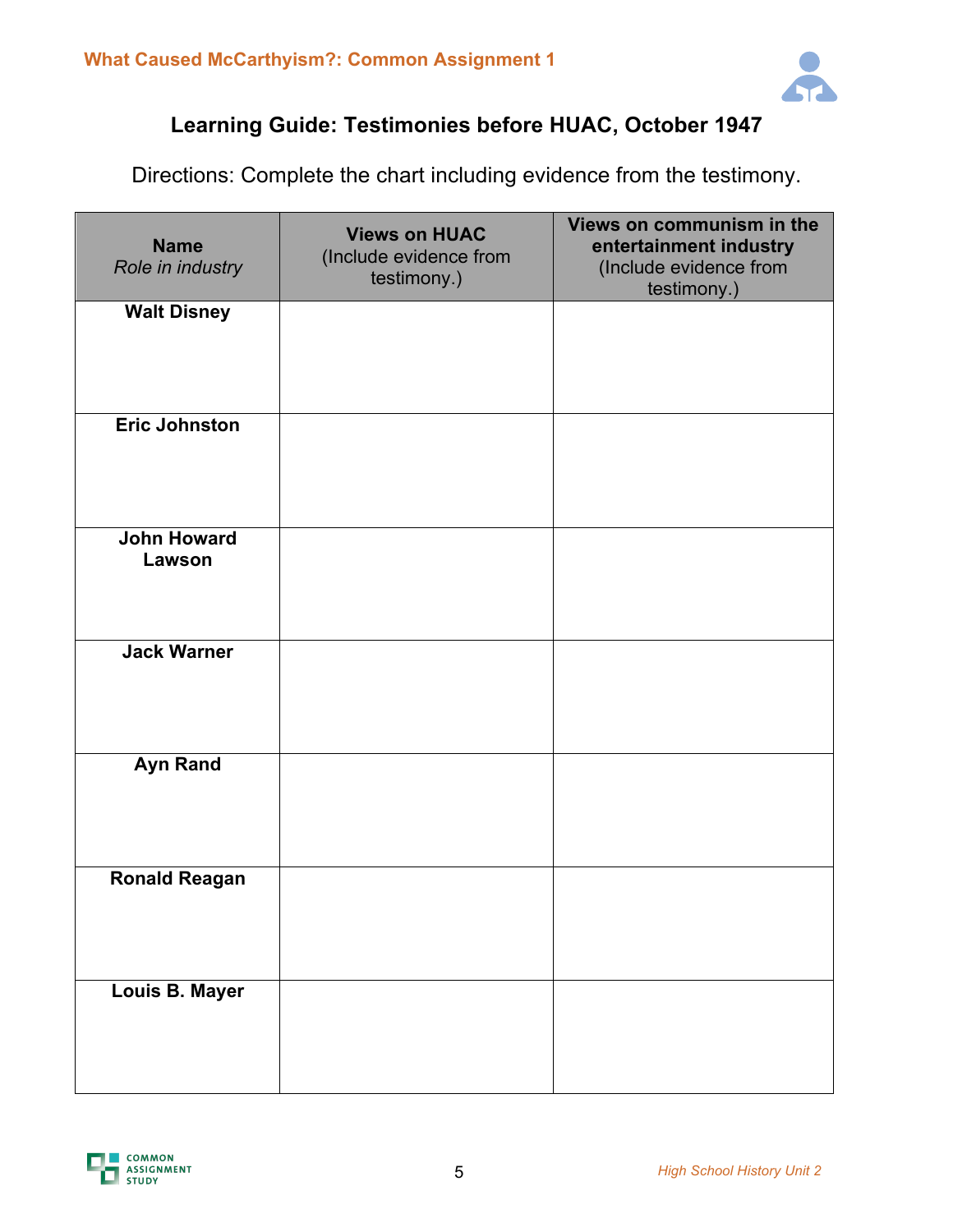

# **Learning Guide: HUAC Testimony Activity**

**Directions:** Complete questions 1–3 fully to prepare to teach others about your person.

## **1. Name of your person \_\_\_\_\_\_\_\_\_\_\_\_\_\_\_\_\_\_\_\_\_\_\_\_\_\_\_\_\_\_\_\_\_\_\_\_\_\_\_\_\_\_\_\_\_\_\_\_\_**

- a. What did they do for a living?
- b. Why were they called to testify?
- c. What power did they hold within the entertainment industry to shape public opinion?

#### **2. Views**

- a. How did this person view communism? Include quotes and information that evidence this.
- b. How did this person view HUAC? Include quotes and information that evidence this.

## **3. Un-American**

- a. What was called "un-American" during this time period?
- b. Why do you think people used the term "un-American"?
- c. What was happening at the time that prompted public and congressional support of HUAC?

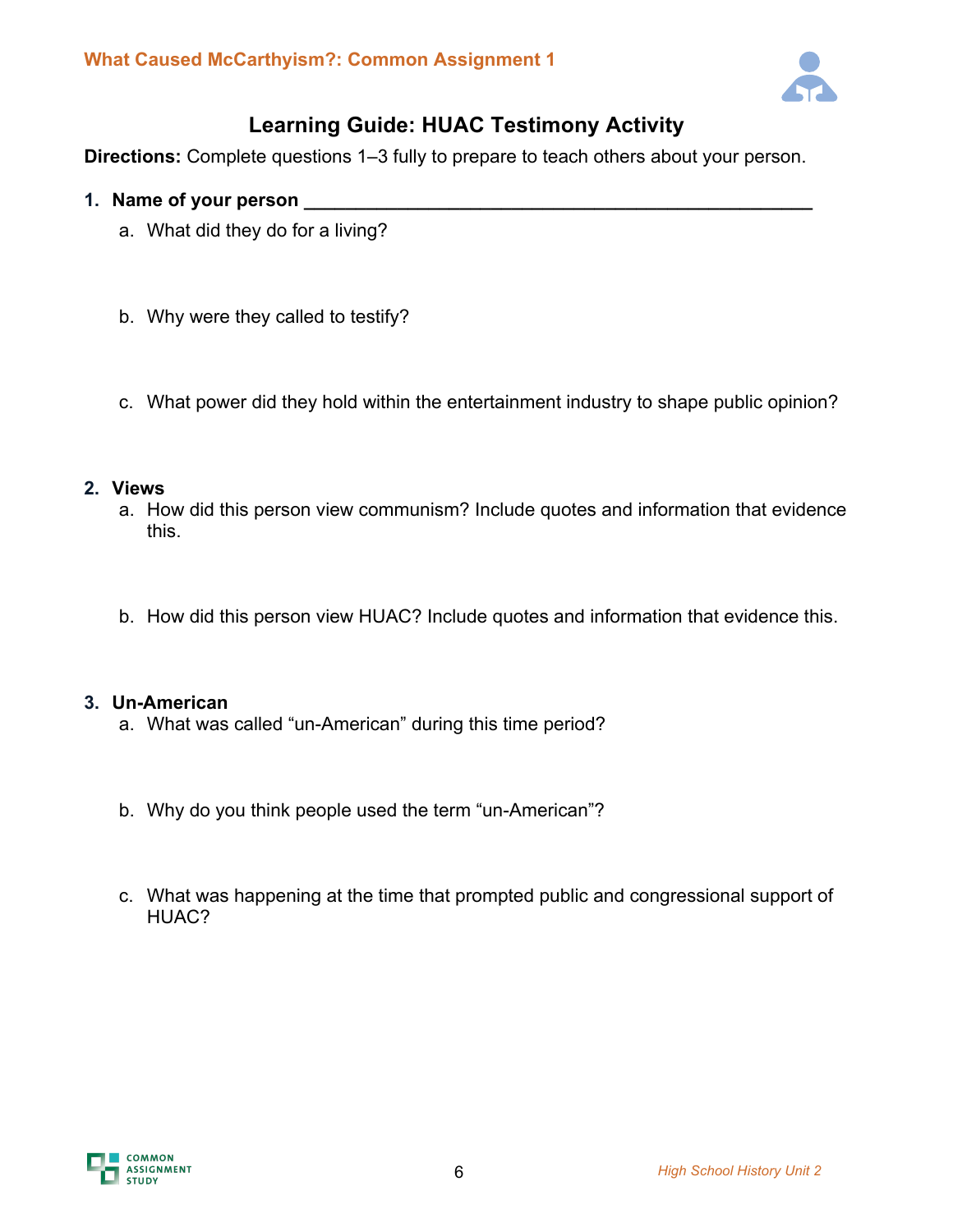

**Directions:** Consider the following questions to prepare for class discussion.

## **4. Modern Day Connection**

a. What caused the HUAC hearings, and what effect did they have on individuals and their rights?

b. What do we consider to be "un-American" in present day?

c. Would this panel be allowed to happen in present day?

d. Are there any views so dangerous that the government is justified in silencing them?

e. What values do you see as in conflict in the HUAC activities? Are there modern examples of a similar conflict? (Possible value conflicts include security versus liberty or community goals versus individual freedoms.)

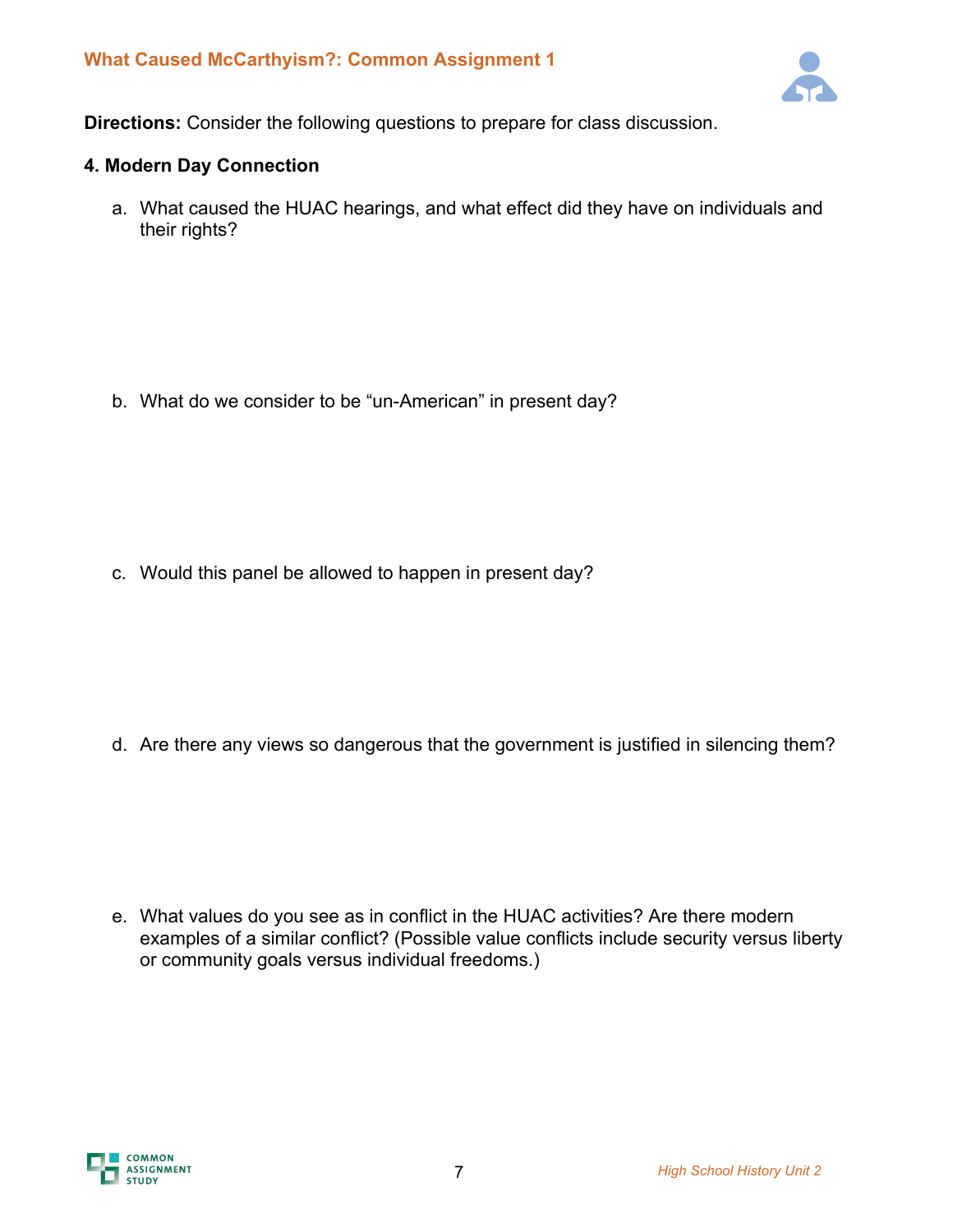

# **Group 1: Walt Disney**

# <span id="page-7-0"></span>**"We Must Keep the Labor Unions Clean": "Friendly" HUAC Witnesses Ronald Reagan and Walt Disney Blame Hollywood Labor Conflicts on Communist Infiltration**

Perhaps the most famous animator of all time, Walt Disney (1901-1966) in 1947 was already a celebrity thanks to his creation of the popular cartoon character Mickey Mouse in the 1920s. In the late 1930s and early 1940s his fame—and wealth—had grown with the production of full-length animated films such as *Snow White and the Seven Dwarfs* (1937), *Pinocchio* (1940), *Fantasia* (1940), *Dumbo* (1941), and *Bambi* (1942). During World War II he produced a series of short training and instructional films for the military. Disney became suspicious of communist influence in Hollywood after a strike temporarily halted work at his studios in 1941; he therefore readily agreed to serve as a friendly witness before HUAC.

#### **TESTIMONY OF WALTER E. DISNEY**

Mr. SMITH: Have you ever made any pictures in your studio that contained propaganda and that were propaganda films?

Mr. DISNEY: Well, during the war we did. We made quite a few—working with different Government agencies. We did one for the Treasury on taxes and I did four anti-Hitler films. And I did one on my own for Air Power.

Mr. SMITH: From those pictures that you made have you any opinion as to whether or not the films can be used effectively to disseminate propaganda?

Mr. DISNEY: Yes, I think they proved that.

Mr. SMITH: How do you arrive at that conclusion?

Mr. DISNEY: Well, on the one for the Treasury on taxes, it was to let the people know that taxes were important in the war effort. As they explained to me, they had 13,000,000 new taxpayers, people who had never paid taxes, and they explained that it would be impossible to prosecute all those that were delinquent and they wanted to put this story before those people so they would get their taxes in early. I made the film and after the film had its run the Gallup poll organization polled the public and the findings were that 29 percent of the people admitted that it had influenced them in getting their taxes in early and giving them a picture of what taxes will do.

Mr. SMITH: Aside from those pictures you made during the war, have you made any other pictures, or do you permit pictures to be made at your studio containing propaganda?

Mr. DISNEY: No; we never have. During the war we thought it was a different thing. It was the first time we ever allowed anything like that to go in the films. We watch so that nothing gets into the films that would be harmful in any way to any group or any country. We have large audiences of children and different groups, and we try to keep them as free from anything that would offend anybody as possible. We work hard to see that nothing of that sort creeps in.

Mr. SMITH: Do you have any people in your studio at the present time that you believe are Communist or Fascist employed there?

Mr. DISNEY: No; at the present time I feel that everybody in my studio is 100 percent American.

Mr. SMITH: Have you had at any time, in your opinion, in the past, have you at any time in the past had any Communists employed at your studio?

Mr. DISNEY: Yes; in the past I had some people that I definitely feel were Communists.

Mr. SMITH: As a matter of fact, Mr. Disney, you experienced a strike at your studio, did you not?

Mr. DISNEY: Yes.

Mr. SMITH: And is it your opinion that that strike was instituted by members of the Communist Party to serve their purposes?

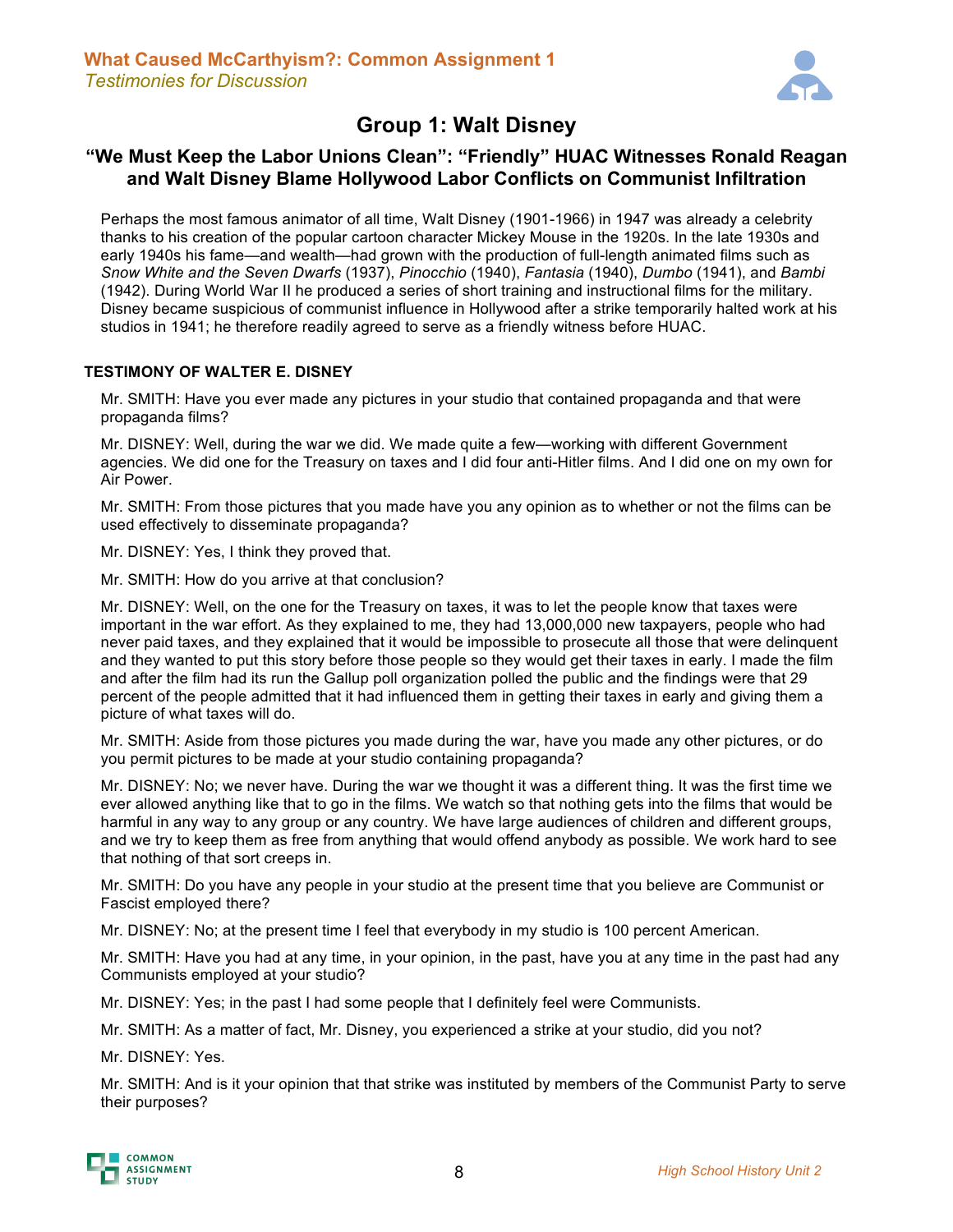

Mr. DISNEY: Well, it proved itself so with time, and I definitely feel it was a Communist group trying to take over my artists and they did take them over.

The CHAIRMAN: Do you say they did take them over?

Mr. DISNEY: They did take them over.

Mr. SMITH: Will you explain that to the committee, please?

Mr. DISNEY: It came to my attention when a delegation of my boys, my artists, came to me and told me that Mr. Herbert Sorrell—

Mr. SMITH: Is that Herbert K. Sorrell?

Mr. DISNEY: Herbert K. Sorrell, was trying to take them over. I explained to them that it was none of my concern, that I had been cautioned to not even talk with any of my boys on labor. They said it was not a matter of labor, it was just a matter of them not wanting to go with Sorrell, and they had heard that I was going to sign with Sorrell, and they said that they wanted an election to prove that Sorrell didn't have the majority, and I said that I had a right to demand an election. So when Sorrell came I demanded an election.

Sorrell wanted me to sign on a bunch of cards that he had there that he claimed were the majority, but the other side had claimed the same thing. I told Mr. Sorrell that there is only one way for me to go and that was an election and that is what the law had set up, the National Labor Relations Board was for that purpose. He laughed at me and he said that he would use the Labor Board as it suited his purposes and that he had been sucker enough to go for that Labor Board ballot and he had lost some election—I can't remember the name of the place—by one vote. He said it took him 2 years to get it back. He said he would strike, that that was his weapon. He said, "I have all of the tools of the trade sharpened," that I couldn't stand the ridicule or the smear of a strike. I told him that it was a matter of principle with me, that I couldn't go on working with my boys feeling that I had sold them down the river to him on his say-so, and he laughed at me and told me I was naive and foolish. He said, you can't stand this strike, I will smear you, and I will make a dust bowl out of your plant.

#### The CHAIRMAN: What was that?

Mr. DISNEY: He said he would make a dust bowl out of my plant if he chose to. I told him I would have to go that way, sorry, that he might be able to do all that, but I would have to stand on that. The result was that he struck.

I believed at that time that Mr. Sorrell was a Communist because of all the things that I had heard and having seen his name appearing on a number of Commie front things. When he pulled the strike the first people to smear me and put me on the unfair list were all of the Commie front organizations. I can't remember them all, they change so often, but one that is clear in my mind is the League of Women Shoppers, The People's World, The Daily Worker, and the PM magazine in New York. They smeared me. Nobody came near to find out what the true facts of the thing were. And I even went through the same smear in South America, through some Commie periodicals in South America, and generally throughout the world all of the Commie groups began smear campaigns against me and my pictures.

Mr. MCDOWELL: In what fashion was that smear, Mr. Disney, what type of smear?

Mr. DISNEY: Well, they distorted everything, they lied; there was no way you could ever counteract anything that they did; they formed picket lines in front of the theaters, and, well, they called my plant a sweat-shop, and that is not true, and anybody in Hollywood would prove it otherwise. They claimed things that were not true at all and there was no way you could fight it back. It was not a labor problem at all because—I mean, I have never had labor trouble, and I think that would be backed up by anybody in Hollywood.

Mr. SMITH: As a matter of fact, you have how many unions operating in your plant?

The CHAIRMAN: Excuse me just a minute. I would like to ask a question.

Mr. SMITH: Pardon me.

The CHAIRMAN: In other words, Mr. Disney, Communists out there smeared you because you wouldn't knuckle under?

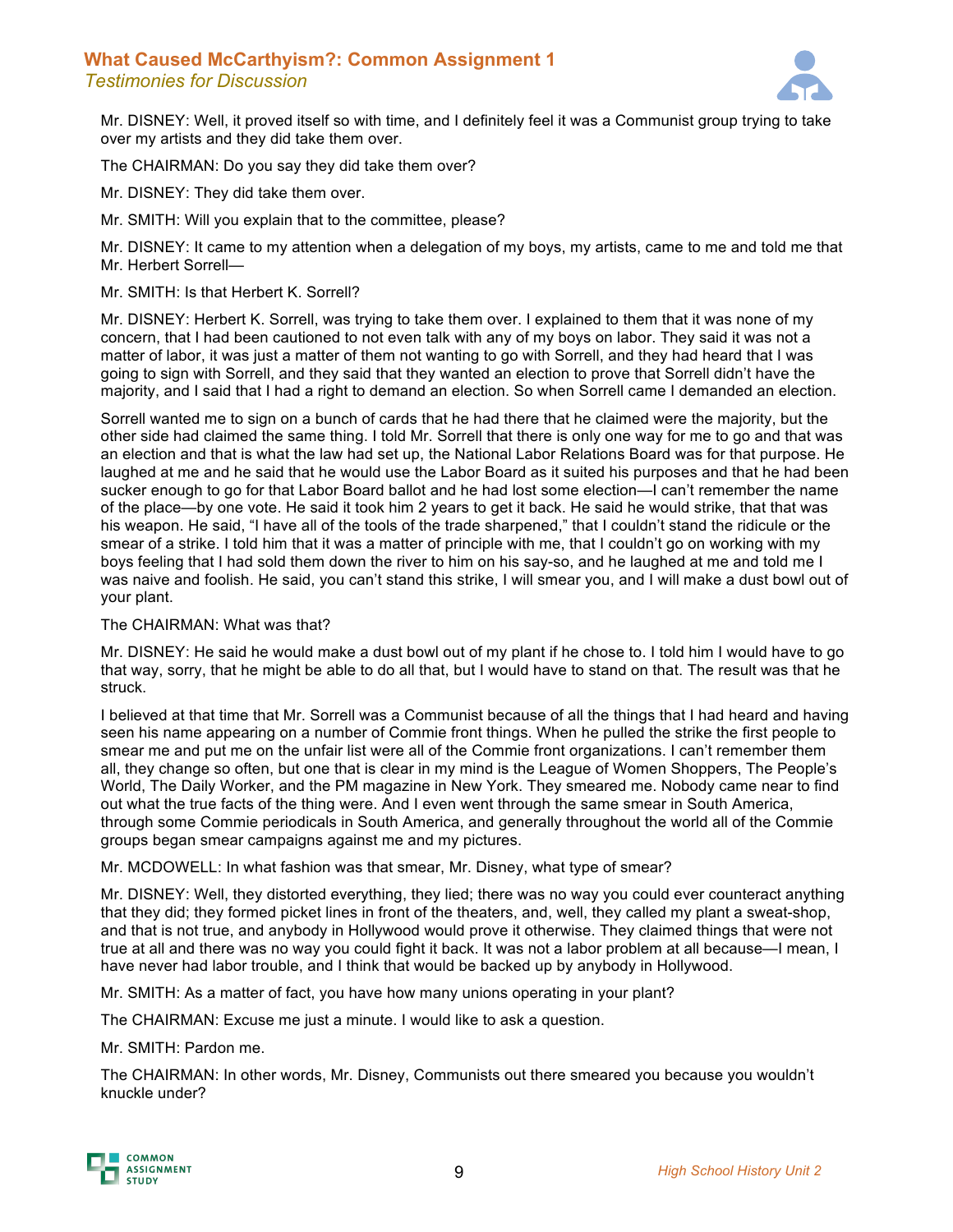

Mr. DISNEY: I wouldn't go along with their way of operating. I insisted on it going through the National Labor Relations Board. And he told me outright that he used them as it suited his purposes.

The CHAIRMAN: Supposing you had given in to him, then what would have been the outcome?

Mr. DISNEY: Well, I would never have given in to him, because it was a matter of principle with me, and I fight for principles. My boys have been there, have grown up in the business with me, and I didn't feel like I could sign them over to anybody. They were vulnerable at that time. They were not organized. It is a new industry.

The CHAIRMAN: Go ahead, Mr. Smith.

Mr. SMITH: How many labor unions, approximately, do you have operating in your studios at the present time?

Mr. DISNEY: Well, we operate with around 35—I think we have contacts with 30.

Mr. SMITH: At the time of this strike you didn't have any grievances or labor troubles whatsoever in your plant?

Mr. DISNEY: No. The only real grievance was between Sorrell and the boys within my plant, they demanding an election, and they never got it.

Mr. SMITH: Do you recall having had any conversations with Mr. Sorrell relative to communism?

Mr. DISNEY: Yes, I do.

Mr. SMITH: Will you relate that conversation?

Mr. DISNEY: Well, I didn't pull my punches on how I felt. He evidently heard that I had called them all a bunch of Communists—and I believe they are. At the meeting he leaned over and he said, "You think I am a Communist, don't you," and I told him that all I knew was what I heard and what I had seen, and he laughed and said, "Well, I used their money to finance my strike of 1937," and he said that he had gotten the money through the personal check of some actor, but he didn't name the actor. I didn't go into it any further. I just listened.

Mr. SMITH: Can you name any other individuals that were active at the time of the strike that you believe in your opinion are Communists?

Mr. DISNEY: Well, I feel that there is one artist in my plant, that came in there, he came in about 1938, and he sort of stayed in the background, he wasn't too active, but he was the real brains of this, and I believe he is a Communist. His name is David Hilberman.

Mr. SMITH: How is it spelled?

Mr. DISNEY: H-i-l-b-e-r-m-a-n, I believe. I looked into his record and I found that, No. 1, that he had no religion and, No. 2, that he had considerable time at the Moscow Art Theater studying art direction, or something.

Mr. SMITH: Any others, Mr. Disney?

Mr. DISNEY: Well, I think Sorrell is sure tied up with them. If he isn't a Communist, he sure should be one.

Mr. SMITH: Do you remember the name of William Pomerance, did he have anything to do with it?

Mr. DISNEY: Yes, sir. He came in later. Sorrell put him in charge as business manager of cartoonists and later he went to the Screen Actors as their business agent and in turn he put in another man by the name of Maurice Howard, the present business agent. And they are all tied up with the same outfit.

Mr. SMITH: What is your opinion of Mr. Pomerance and Mr. Howard as to whether or not they are or are not Communists?

Mr. DISNEY: In my opinion they are Communists. No one has any way of proving those things.

Mr. SMITH: Were you able to produce during the strike?

Mr. DISNEY: Yes, I did, because there was a very few, very small majority that was on the outside, and all the other unions ignored all the lines because of the set-up of the thing.

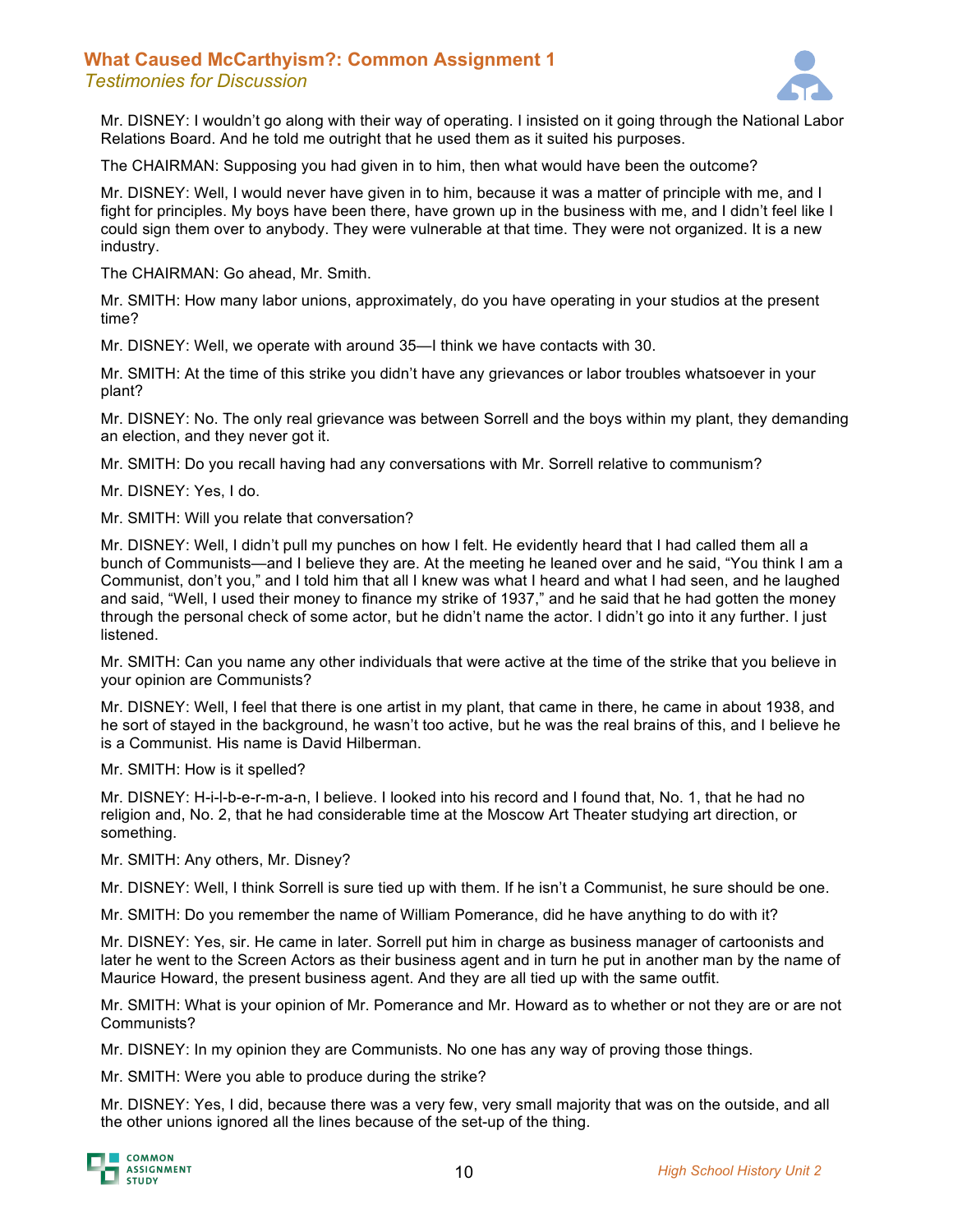

Mr. SMITH: What is your personal opinion of the Communist Party, Mr. Disney, as to whether or not it is a political party?

Mr. DISNEY: Well, I don't believe it is a political party. I believe it is an un-American thing. The thing that I resent the most is that they are able to get into these unions, take them over, and represent to the world that a group of people that are in my plant, that I know are good, 100 percent Americans, are trapped by this group, and they are represented to the world as supporting all of those ideologies, and it is not so, and I feel that they really ought to be smoked out and shown up for what they are, so that all of the good, free causes in this country, all the liberalisms that really are American, can go out without the taint of Communism. That is my sincere feeling on it.

Mr. SMITH: Do you feel that there is a threat of communism in the motion-picture industry?

Mr. DISNEY: Yes, there is, and there are many reasons why they would like to take it over or get in and control it, or disrupt it, but I don't think they have gotten very far, and I think the industry is made up of good Americans, just like in my plant, good, solid Americans.

My boys have been fighting it longer than I have. They are trying to get out from under it and they will in time if we can just show them up.

Mr. SMITH: There are presently pending before this committee two bills relative to outlawing the Communist Party. What thoughts have you as to whether or not those bills should be passed?

Mr. DISNEY: Well, I don't know as I qualify to speak on that. I feel if the thing can be proven un-American that it ought to be outlawed. I think in some way it should be done without interfering with the rights of the people. I think that will be done. I have that faith. Without interfering, I mean, with the good, American rights that we all have now, and we want to preserve.

Mr. SMITH: Have you any suggestions to offer as to how the industry can be helped in fighting this menace?

Mr. DISNEY: Well, I think there is a good start toward it. I know that I have been handicapped out there in fighting it, because they have been hiding behind this labor set-up, they get themselves closely tied up in the labor thing, so that if you try to get rid of them they make a labor case out of it. We must keep the American labor unions clean. We have got to fight for them. . . .

Headnotes for all testimonies from

http://edsitement.neh.gov/sites/edsitement.neh.gov/files/worksheets/McCarthy02.pdf

Testimony text from [historymatters.gmu.edu](http://historymatters.gmu.edu/)  $\Box$ 

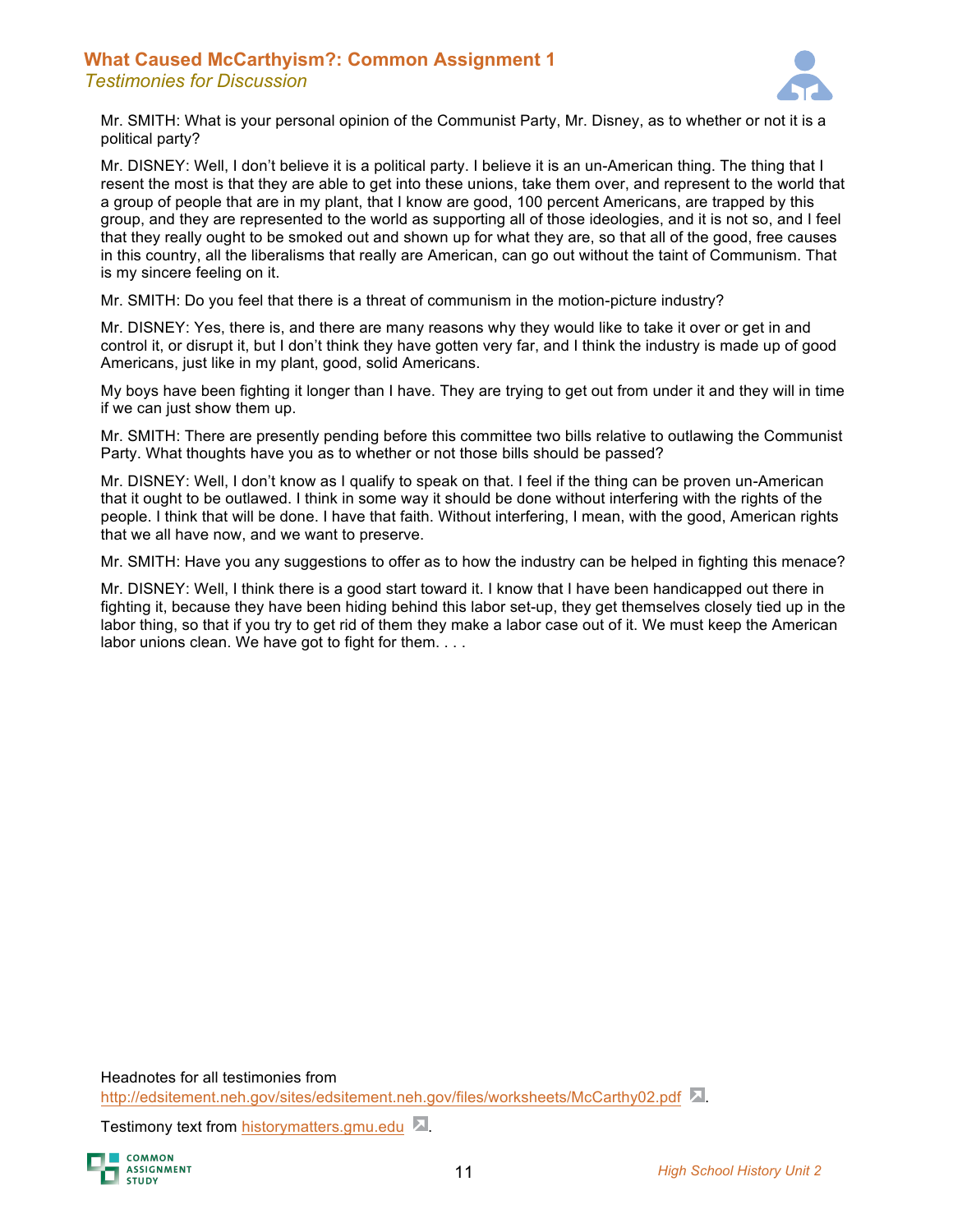

# **Group 2: Eric Johnston**

## <span id="page-11-0"></span>**"A Damaging Impression of Hollywood Has Spread": Movie "Czar" Eric Johnston Testifies before HUAC**

A successful businessman from Spokane, Washington, Eric Johnston (1895-1961) became at the age of 46 the youngest person ever elected president of the U.S. Chamber of Commerce. In this position he advocated close cooperation between management and labor, and traveled internationally as a goodwill ambassador on behalf of the Roosevelt administration. In 1945 he became president of the Motion Picture Association of America, where his chief responsibility was the marketing of American films abroad. In late November 1947—just weeks after his appearance before HUAC—Johnston held a meeting with forty-seven of the industry's leading executives in which they agreed not to hire any of the so-called "Hollywood Ten" until they were willing to swear that they were not communists.

#### **TESTIMONY OF ERIC ALLEN JOHNSTON . . .**

I'm not here to try to whitewash [cover up] Hollywood, and I'm not here to help sling a tar brush at it, either.

I want to stick to the facts as I see them.

There are several points I'd like to make to this committee.

The first one is this: A damaging impression of Hollywood has spread all over the country as a result of last week's hearings. You have a lot of sensational testimony about Hollywood. From some of it the public will get the idea that Hollywood is running over with Communists and communism.

I believe the impression which has gone out is the sort of scare-head stuff which is grossly unfair to a great American industry. It must be a great satisfaction to the Communist leadership in this country to have people believe that Hollywood Communists are astronomical in number and almost irresistible in power.

Now, what are the facts? Not everybody in Hollywood is a Communist. I have said before that undoubtedly there are Communists in Hollywood, but in my opinion the percentage is extremely small.

I have had a number of close looks at Hollywood in the last 2 years, and I have looked at it through the eyes of an average businessman. I recognize that as the world's capital of show business, there is bound to be a lot of show business in Hollywood. There is no business, Mr. Chairman, like show business. But underneath there is the solid foundation of patriotic, hardworking, decent citizens. Making motion pictures is hard work. You just don't dash off a motion picture between social engagements. . . .

I wind up my first point with a request of this committee. The damaging impression about Hollywood should be corrected. I urge your committee to do so in these public hearings.

There is another damaging impression which should be corrected. The report of the subcommittee said that some of the most flagrant [obviously offensive] Communist propaganda films were produced as the result of White House pressure. This charge has been completely refuted by the testimony before you.

My second point includes another request of the committee.

The report of your subcommittee stated that you had a list of all pictures produced in Hollywood in the last 8 years which contained Communist propaganda. Your committee has not made this list public. Until the list is made public the industry stands condemned by unsupported generalizations, and we are denied the opportunity to refute these charges publicly.

Again, I remind the committee that we have offered to put on a special showing of any or all of the pictures which stand accused so that you can see for yourselves what's in them. The contents of the pictures constitute the only proof.

Unless this evidence is presented and we are given the chance to refute it in these public hearings, it is the obligation of the committee to absolve the industry from the charges against it.

Now, I come to my third point—a vitally important one to every American and to the system under which we live.

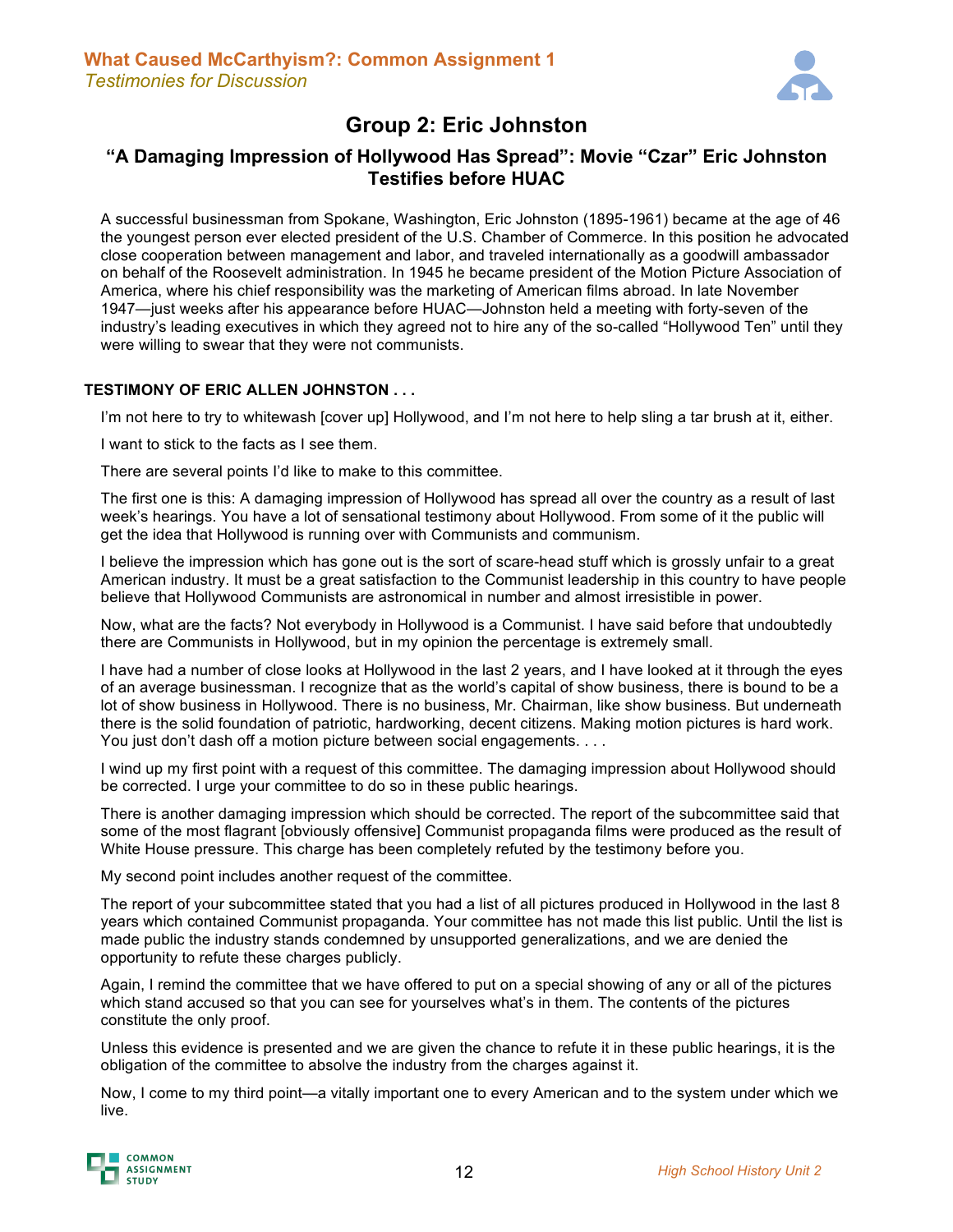

It is free speech. . . .

When I talk about freedom of speech in connection with this hearing, I mean just this: You don't need to pass a law to choke off free speech or seriously curtail it. Intimidation or coercion will do it just as well. You can't make good and honest motion pictures in an atmosphere of fear.

I intend to use every influence at my command to keep the screen free. I don't propose that Government shall tell the motion-picture industry, directly or by coercion, what kind of pictures it ought to make. I am as whole-souledly against that as I would be against dictating to the press or the radio, to the book publishers or to the magazines. . . .

To sum up this point: We insist on our rights to decide what will or will not go in our pictures. We are deeply conscious of the responsibility this freedom involves, but we have no intention to violate this trust by permitting subversive propaganda in our films.

Now, my next point is this:

When I was before this committee last March, I said that I wanted to see Communists exposed. I still do. I'm heart and soul for it. An exposed Communist is an unarmed Communist. Expose them, but expose them in the traditional American manner.

But I believe that when this committee or any other agency undertakes to expose communism it must be scrupulous to avoid tying a red tag on innocent people by indiscriminate [random] labeling.

It seems to me it is getting dangerously easy to call a man a Communist without proof or even reasonable suspicion. When a distinguished leader of the Republican Party in the United States Senate is accused of following the Communist Party line for introducing a housing bill, it is time, gentlemen, to give a little serious thought to the dangers of thoughtless smearing [false accusations] by gossip and hearsay.

Senator Robert Taft isn't going to worry about being called a Communist. But not every American is a Senator Taft who can properly ignore such an accusation. Most of us in America are just little people, and loose charges can hurt little people. They take away everything a man has—his livelihood, his reputation, and his personal dignity.

When just one man is falsely damned as a Communist in an hour like this when the Red issue is at white heat, no one of us is safe.

Gentlemen, I maintain that preservation of the rights of the individual is a proper duty for this Committee on Un-American Activities. This country's entire tradition is based on the principle that the individual is a higher power than the state; that the state owes its authority to the individual, and must treat him accordingly.

Expose communism, but don't put any American who isn't a Communist in a concentration camp of suspicion. We are not willing to give up our freedoms to save our freedoms.

I now come to my final point:

What are we going to do positively and constructively about combating communism? It isn't enough to be anti-Communist any more than it is to be anti-smallpox. You can still die from smallpox if you haven't used a serum against it. A positive program is the best antitoxin of the plague of communism.

Communism must have breeding grounds. Men and women who have a reasonable measure of opportunity aren't taken in by the prattle of Communists. Revolutions plotted by frustrated intellectuals at cocktail parties won't get anywhere if we wipe out the potential causes of communism. The most effective way is to make democracy work for greater opportunity, for greater participation, for greater security for all our people.

The real breeding ground of communism is in the slums. It is everywhere where people haven't enough to eat or enough to wear through no fault of their own. Communism hunts misery, feeds on misery, and profits by it.

Freedoms walk hand-in-hand with abundance. That has been the history of America. It has been the American story. It turned the eyes of the world to America, because America gave reality to freedom, plus abundance when it was still an idle daydream in the rest of the world.

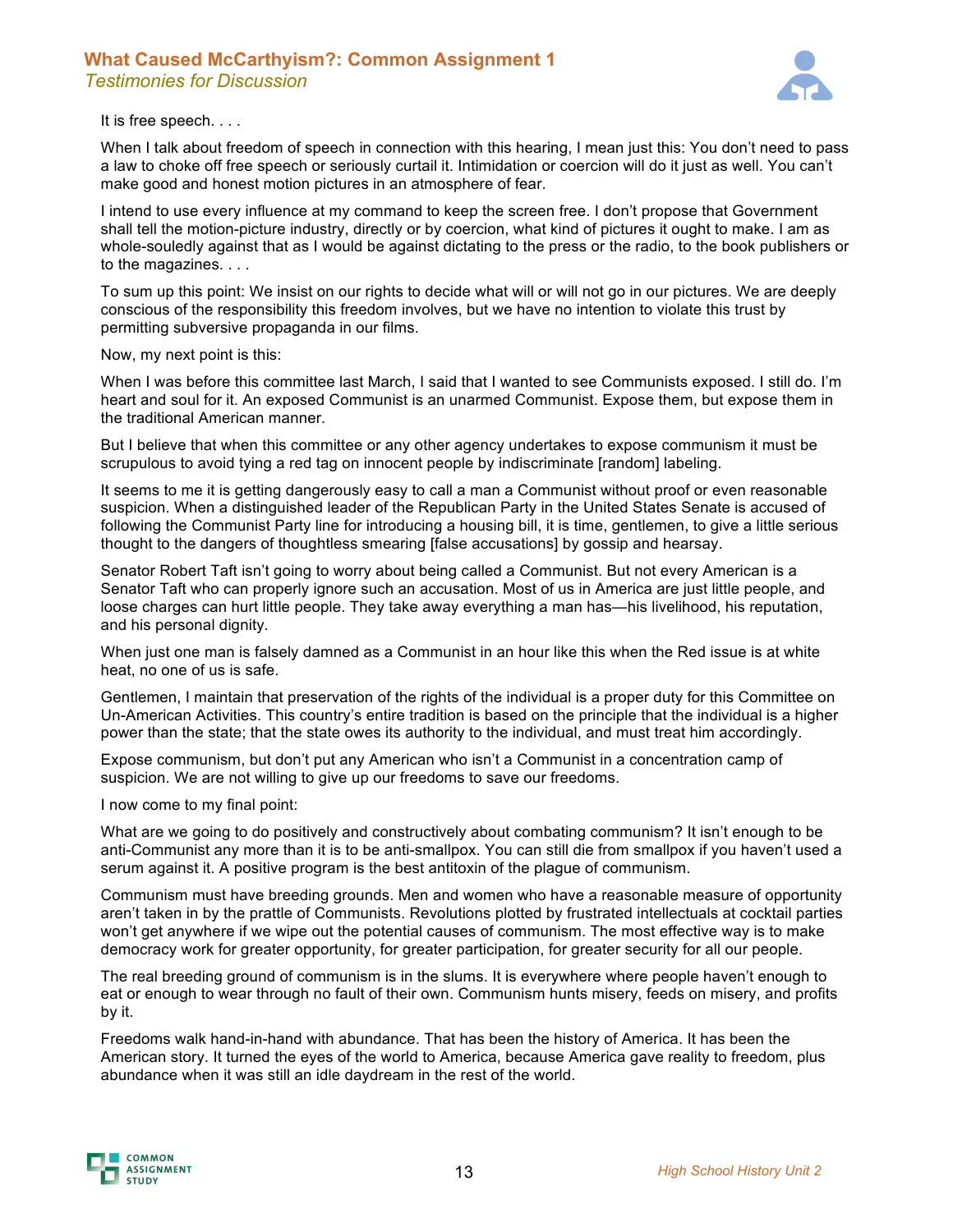

We have been the greatest exporter of freedom, and the world is hungry for it. Today it needs our wheat and our fuel to stave off hunger and fight off cold, but hungry and cold as they may be, men always hunger for freedom.

We want to continue to practice and to export freedom.

If we fortify our democracy to lick [defeat] want, we will lick [defeat] communism—here and abroad. Communists can hang all the iron curtains they like, but they'll never be able to shut out the story of a land where freemen walk without fear and live with abundance.

[Applause.] (The chairman pounding gavel.) . . .

Headnotes for all testimonies from http://edsitement.neh.gov/sites/edsitement.neh.gov/files/worksheets/McCarthy02.pdf

Testimony text from [historymatters.gmu.edu](http://historymatters.gmu.edu/) A.

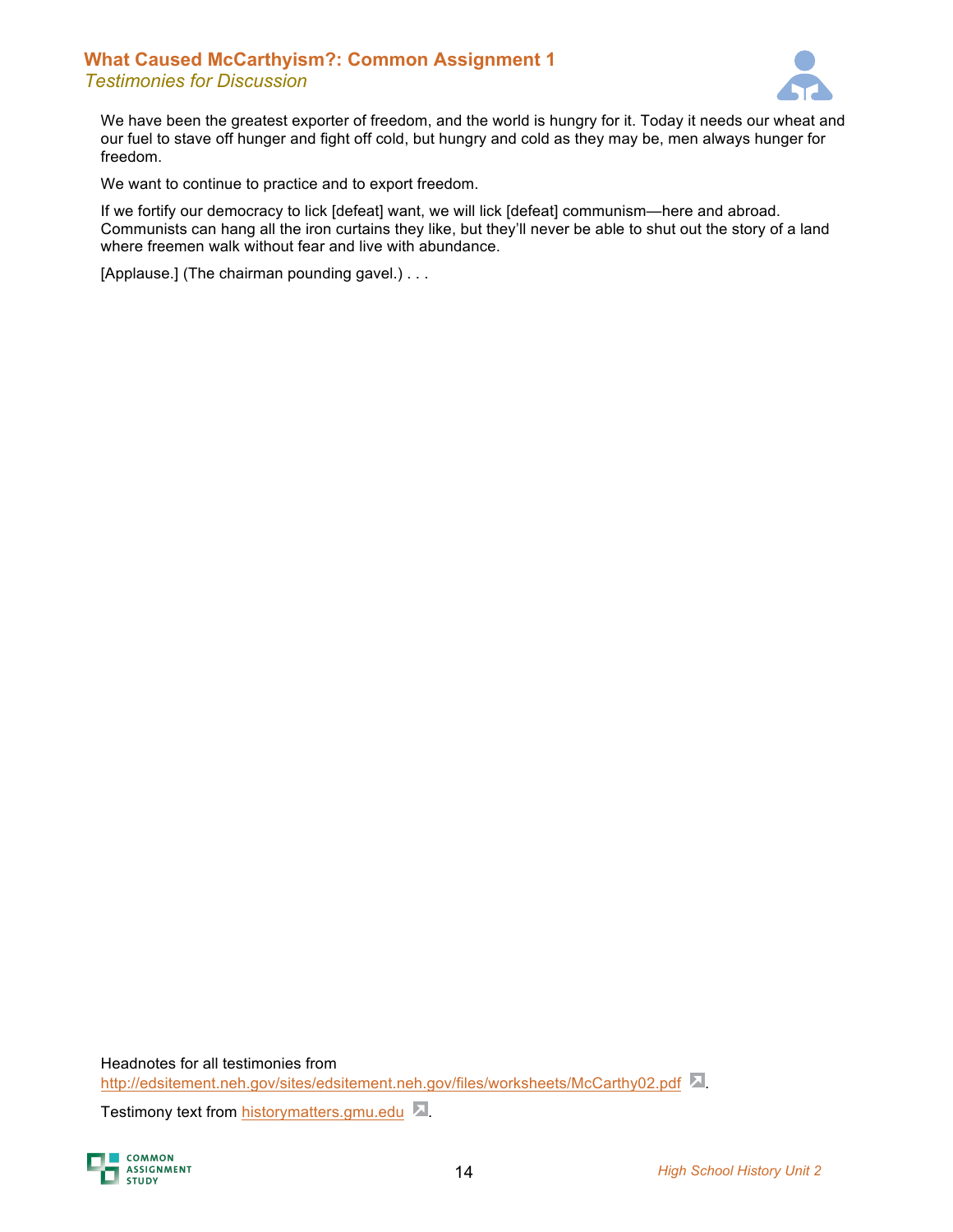

# **Group 3: John Howard Lawson**

## <span id="page-14-0"></span>**"They Want to Muzzle Public Opinion": John Howard Lawson's Warning to the American Public**

John Howard Lawson (1894-1977) was a playwright and screenwriter who in 1938 was nominated for an Academy Award for his script for the movie Blockade. A member of the Communist Party since 1934, Lawson was called to testify before the House Un-American Activities Committee, and although he appeared before the committee on October 27, he—like nine other writers and directors also suspected of being communists—refused to answer questions. All the members of this group, which was soon dubbed the "Hollywood Ten," were found guilty of contempt of Congress. Lawson was fined \$1,000 and served a year in prison. He also found that no Hollywood studio would hire him, as he had been blacklisted by the motion picture industry.

#### **TESTIMONY OF JOHN HOWARD LAWSON**

Mr. LAWSON. Mr. Chairman, I have a statement here which I wish to make—

The CHAIRMAN. Well, all right, let me see your statement.

(Statement handed to the chairman.)

*The First Sentence of the Statement:* For a week, this Committee has conducted an illegal and indecent trial of American citizens, whom the Committee has selected to be publicly [ridiculed] and smeared…

The CHAIRMAN. I don't care to read any more of the statement. The statement will not be read. I read the first line.

Mr. LAWSON. You have spent 1 week vilifying me before the American public—

The CHAIRMAN. Just a minute—

Mr. LAWSON. And you refuse to allow me to make a statement on my rights as an American citizen.

The CHAIRMAN. I refuse you to make the statement, because of the first sentence in your statement. That statement is not pertinent to the inquiry.

Now, this is a congressional committee— a congressional committee set up by law. We must have orderly procedure, and we are going to have orderly procedure.

Mr. Stripling, identify the witness.

Mr. LAWSON. The rights of American citizens are important in this room here, and I intend to stand up for those rights, Congressman Thomas.

Mr. STRIPLING. Mr. Lawson, will you state your full name, please?

Mr. LAWSON. I wish to protest against the unwillingness of this committee to read a statement, when you permitted Mr. Warner, Mr. Mayer, and others to read statements in this room.

My name is John Howard Lawson. . . .

Mr. STRIPLING. What is your occupation, Mr. Lawson?

Mr. LAWSON. I am a writer.

Mr. STRIPLING. How long have you been a writer?

Mr. LAWSON. All my life—at least 35 years—my adult life.

Mr. STRIPLING. Are you a member of the Screen Writers Guild?

Mr. LAWSON. The raising of any question here in regard to membership, political beliefs, or affiliation—

Mr. STRIPLING. Mr. Chairman—

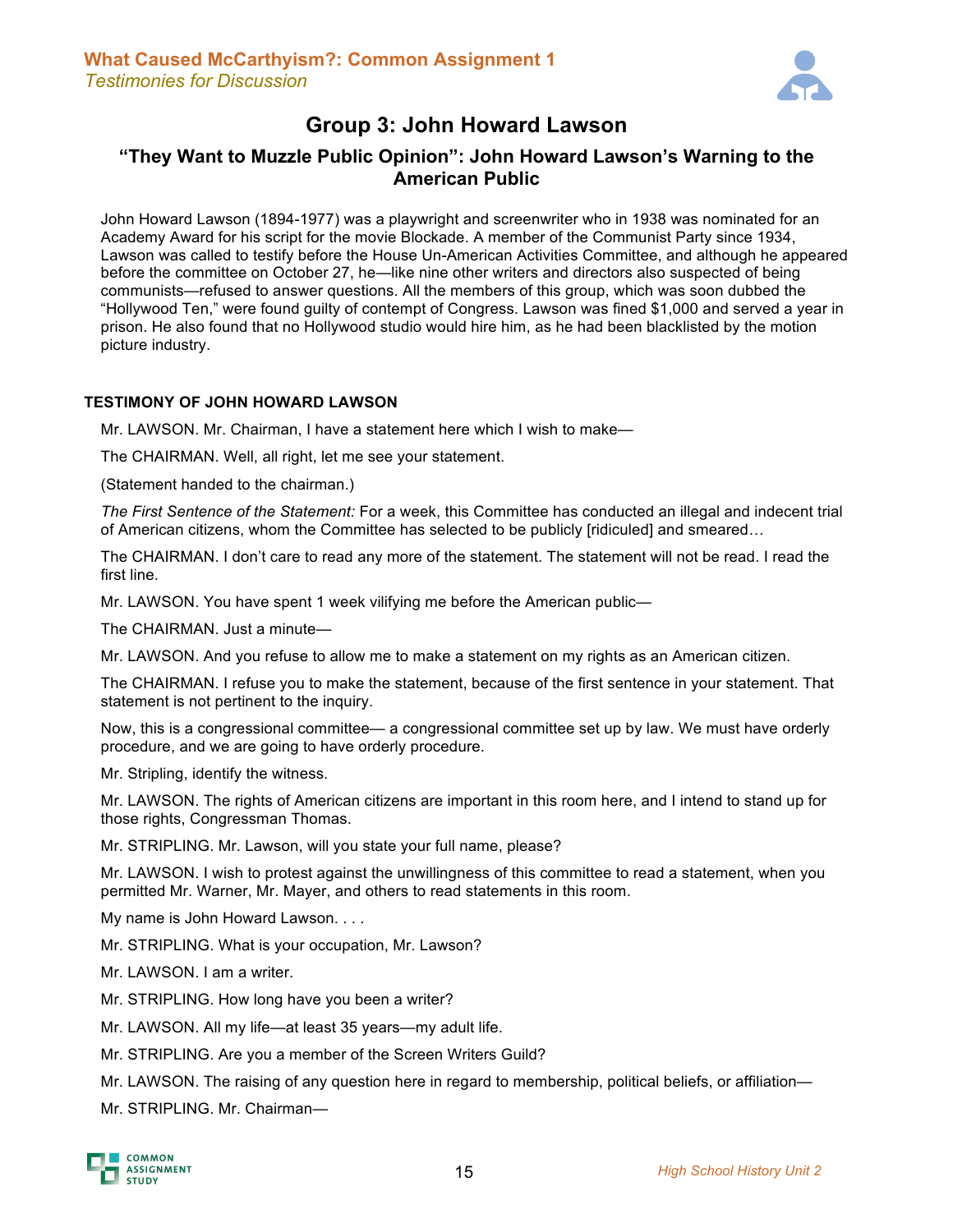

Mr. LAWSON. Is absolutely beyond the powers of this committee.

Mr. STRIPLING. Mr. Chairman—

Mr. LAWSON. But—

(The chairman pounding gavel.)

Mr. LAWSON. It is a matter of public record that I am a member of the Screen Writers Guild.

Mr. STRIPLING. I ask—

[Applause.]

The CHAIRMAN. I want to caution the people in the audience: You are the guests of this committee and you will have to maintain order at all times. I do not care for any applause or any demonstrations of one kind or another.

Mr. STRIPLING. Now, Mr. Chairman, I am also going to request that you instruct the witness to be responsive to the questions.

The CHAIRMAN. I think the witness will be more responsive to the questions.

Mr. LAWSON. Mr. Chairman, you permitted—

The CHAIRMAN (pounding gavel). Never mind—

Mr. LAWSON (continuing). Witnesses in this room to make answers of three or four or five hundred words to questions here.

The CHAIRMAN. Mr. Lawson, you will please be responsive to these questions and not continue to try to disrupt these hearings.

Mr. LAWSON. I am not on trial here, Mr. Chairman. This committee is on trial here before the American people. Let us get that straight.

The CHAIRMAN. We don't want you to be on trial.

Mr. STRIPLING. Mr. Lawson, how long have you been a member of the Screen Writers Guild?

Mr. LAWSON. Since it was founded in its present form, in 1933.

Mr. STRIPLING. Have you ever held any office in the guild?

Mr. LAWSON. The question of whether I have held office is also a question which is beyond the purview of this Committee.

(The chairman pounding gavel.)

Mr. LAWSON. It is an invasion of the right of association under the Bill of Rights of this country.

The CHAIRMAN. Please be responsive to the question.

Mr. LAWSON. It is also a matter—

(The chairman pounding gavel.)

Mr. LAWSON. Of public record—

The CHAIRMAN. You asked to be heard. Through your attorney, you asked to be heard, and we want you to be heard. And if you don't care to be heard, then we will excuse you and we will put the record in without your answers.

Mr. LAWSON. I wish to frame my own answers to your questions, Mr. Chairman, and I intend to do so.

. . . .

Mr. LAWSON. It is absolutely beyond the power of this committee to inquire into my association in any organization.

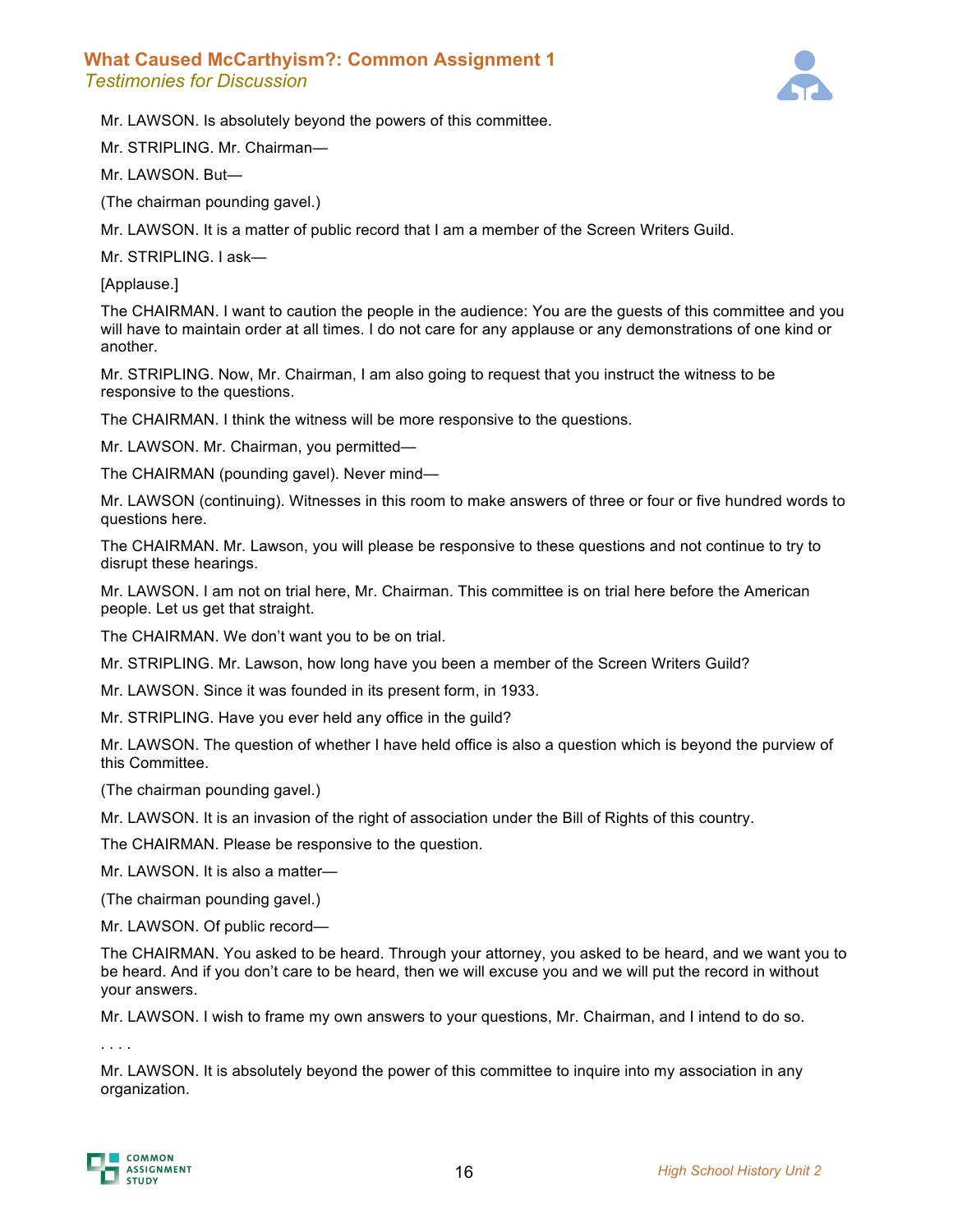

The CHAIRMAN. Mr. Lawson, you will have to stop or you will leave the witness stand. And you will leave the witness stand because you are in contempt. That is why you will leave the witness stand. And if you are just trying to force me to put you in contempt, you won't have to try much harder. You know what has happened to a lot of people that have been in contempt of this committee this year, don't you?

Mr. LAWSON. I am glad you have made it perfectly clear that you are going to threaten and intimidate the witnesses, Mr. Chairman.

(The chairman pounding gavel.)

Mr. LAWSON. I am an American and I am not at all easy to intimidate, and don't think I am.

(The chairman pounding gavel.)

. . . .

The CHAIRMAN (pounding gavel). Mr. Lawson, just quiet down again.

Mr. Lawson, the most pertinent question that we can ask is whether or not you have ever been a member of the Communist Party. Now, do you care to answer that question?

Mr. LAWSON. You are using the old technique, which was used in Hitler Germany in order to create a scare here—

The CHAIRMAN (pounding gavel). Oh—

Mr. LAWSON. In order to create an entirely false atmosphere in which this hearing is conducted—

(The chairman pounding gavel.)

. . .

The CHAIRMAN (pounding gavel). Excuse the witness—

Mr. LAWSON. As they do from what I have written.

The CHAIRMAN (pounding gavel). Stand away from the stand—

Mr. LAWSON. I have written Americanism for many years, and I shall continue to fight for the Bill of Rights, which you are trying to destroy.

The CHAIRMAN. Officers, take this man away from the stand—

[Applause and boos.]

The CHAIRMAN (pounding gavel). There will be no demonstrations. No demonstrations, for or against. Everyone will please be seated. . . .

#### **A Statement by John Howard Lawson**

[note: This statement was never put into the public record by HUAC.]

For a week, this Committee has conducted an illegal and indecent trial of American citizens, whom the Committee has selected to be publicly [ridiculed] and smeared. I am not here to defend myself, or to answer the agglomeration of falsehoods that has been heaped upon me, I believe lawyers describe this material, rather mildly, as "hearsay evidence." To the American public, it has a shorter name: dirt. Rational people don't argue with dirt. I feel like a man who has had truckloads of filth heaped upon him; I am now asked to struggle to my feet and talk while more truckloads pour more filth around my head.

No, you don't argue with dirt. But you try to find out where it comes from. And to stop the evil deluge before it buries you—and others. The immediate source is obvious. The so-called "evidence" comes from a parade of stool-pigeons, neurotics, publicity-seeking clowns, Gestapo agents, paid informers, and a few ignorant and frightened Hollywood artists. I am not going to discuss this perjured testimony. Let these people live with their consciences, with the knowledge that they have violated their country's most sacred principles.

These individuals are not important. As an individual, I am not important. The obvious fact that the Committee is trying to destroy me personally and professionally, to deprive me of my livelihood and what is

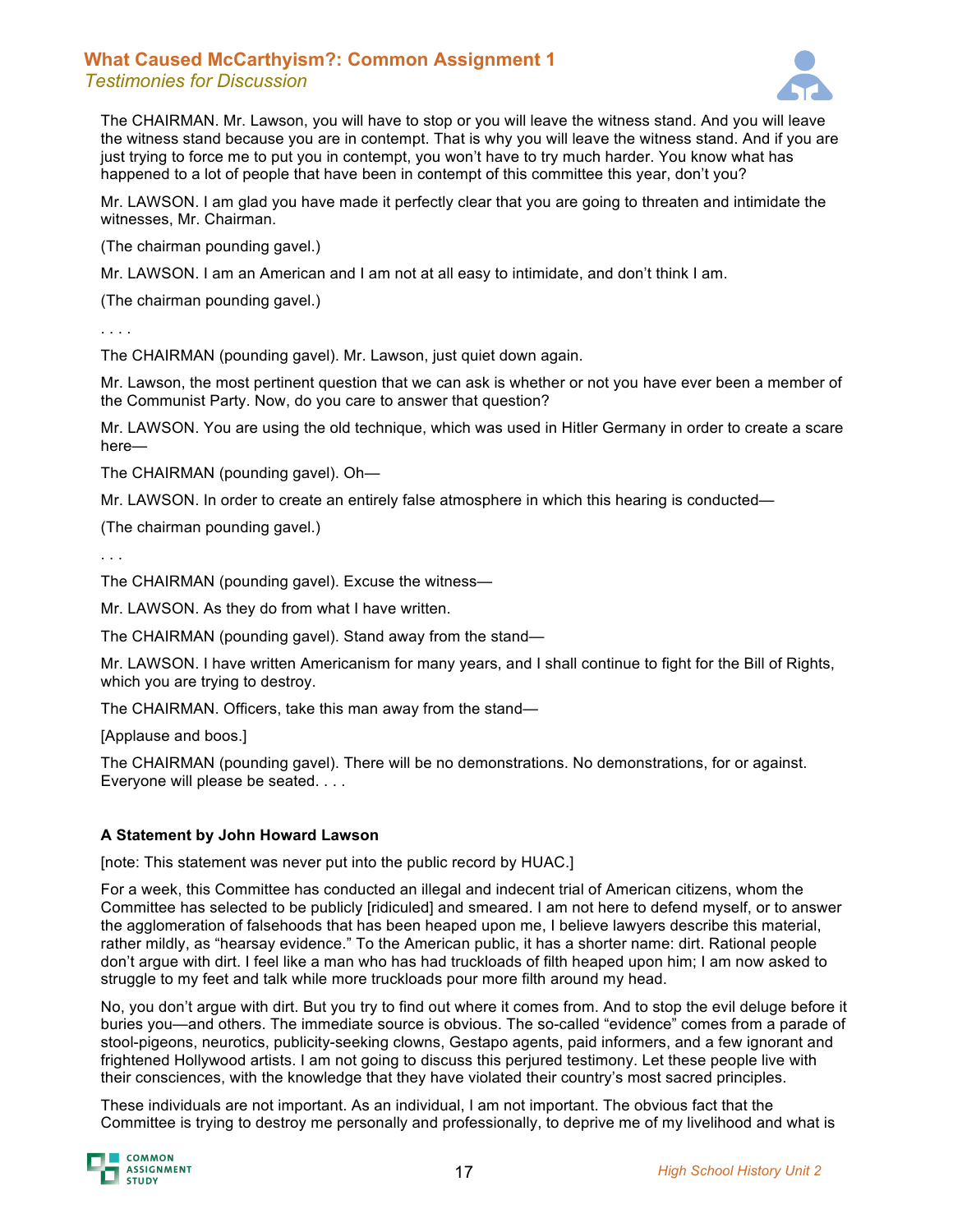

far dearer to me—my honor as an American—gains significance only because it opens the way to similar destruction of any citizen whom the Committee selects for annihilation.

I am not going to touch on the gross violation of the Constitution of the United States, and especially of its First and Fifth Amendments, that is taking place here. The proof is so overwhelming that it needs no elaboration. The Un-American Activities Committee stands convicted in the court of public opinion.

I want to speak here as a writer and a citizen. . . .

My political and social views are well known. My deep faith in the motion picture as a popular art is also well known. I don't "sneak ideas" into pictures. I never make a contract to write a picture unless I am convinced that it serves democracy and the interests of the American people. I will never permit what I write and think to be subject to the orders of self-appointed dictators, ambitious politicians, thought-control gestapos, or any other form of censorship this Un-American Committee may attempt to devise. My freedom to speak and write is not for sale in return for a card signed by J. Parnell Thomas saying "O.K. for employment until further notice."

Pictures written by me have been seen and approved by millions of Americans. A subpoena for me is a subpoena for all those who have enjoyed these pictures and recognized them as an honest portrayal of our American life.

Thus, my integrity as a writer is obviously an integral part of my integrity as a citizen. As a citizen I am not alone here. I am not only one of nineteen men who have been subpoenaed. I am forced to appear here as a representative of one hundred and thirty million Americans because the illegal conduct of this Committee has linked me with every citizen. If I can be destroyed no American is safe. You can subpoena a farmer in a field, a lumberjack in the woods, a worker at a machine, a doctor in his office—you can deprive them of a livelihood, deprive them of their honor as Americans.

Let no one think that this is an idle or thoughtless statement. This is the course that the Un-American Activities Committee has charted. Millions of Americans who may as yet be unconscious of what may be in store for them will find that the warning I speak today is literally fulfilled. No American will be safe if the Committee is not stopped in its illegal enterprise.

I am like most Americans in resenting interference with my conscience and belief. I am like most Americans in insisting on my right to serve my country in the way that seems to me most helpful and effective. I am like most Americans in feeling that loyalty to the United States and pride in its traditions is the guiding principle of my life. I am like most Americans in believing that divided loyalty—which is another word for treason—is the most despicable crime of which any man or woman can be accused.

It is my profound conviction that it is precisely because I hold these beliefs that I have been hailed before this illegal court. These are the beliefs that the so-called Un-American Activities Committee is seeking to root out in order to subvert orderly government and establish an autocratic dictatorship.

I am not suggesting that J. Parnell Thomas aspires to be the man on horseback. He is a petty politician, serving more powerful forces. Those forces are trying to introduce fascism in this country. They know that the only way to trick the American people into abandoning their rights and liberties is to manufacture an imaginary danger, to frighten the people into accepting repressive laws which are supposedly for their protection.

. . . .

Today, we face a serious crisis in the determination of national policy. The only way to solve that crisis is by free discussion. Americans must know the facts. The only plot against American safety is the plot to conceal facts. I am plastered with mud because I happen to be an American who expresses opinions that the House Un-American Activities Committee does not like. But my opinions are not an issue in this case. The issue is my right to have opinions. The Committee's logic is obviously: Lawson's opinions are properly subject to censorship; he writes for the motion picture industry, so the industry is properly subject to censorship; the industry makes pictures for the American people, so the minds of the people must be censored and controlled.

Why? What are J. Parnell Thomas and the Un-American interests he serves, afraid of? They're afraid of the American people. They don't want to muzzle me. They want to muzzle public opinion. They want to muzzle the great Voice of democracy. Because they're conspiring against the American way of life. They want to cut

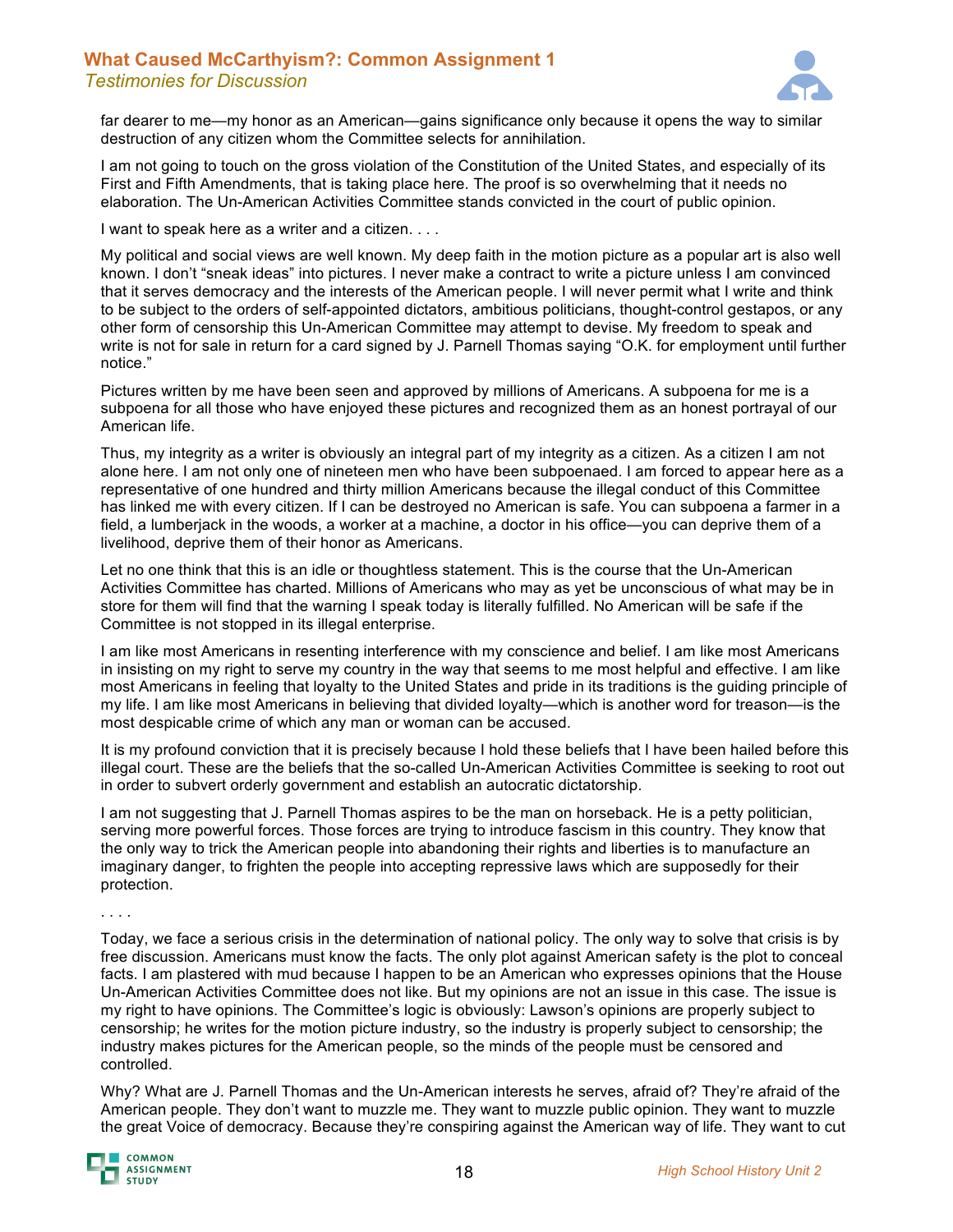

living standards, introduce an economy of poverty, wipe out labor's rights, attack Negroes, Jews, and other minorities, drive us into a disastrous and unnecessary war.

The struggle between thought-control and freedom of expression is the struggle between the people and a greedy unpatriotic minority which hates and fears the people. I wish to present as an integral part of this statement, a paper which I read at a Conference on Thought Control in the United States held in Hollywood on July 9th to 13th. The paper presents the historical background of the threatening situation that we face today, and shows that the attack on freedom of communication is, and has always been, an attack on the American people.

The American people will know how to answer that attack. They will rally, as they have always rallied, to protect their birthright.

Headnotes for all testimonies from http://edsitement.neh.gov/sites/edsitement.neh.gov/files/worksheets/McCarthy02.pdf .

Testimony text from [historymatters.gmu.edu](http://historymatters.gmu.edu/) A

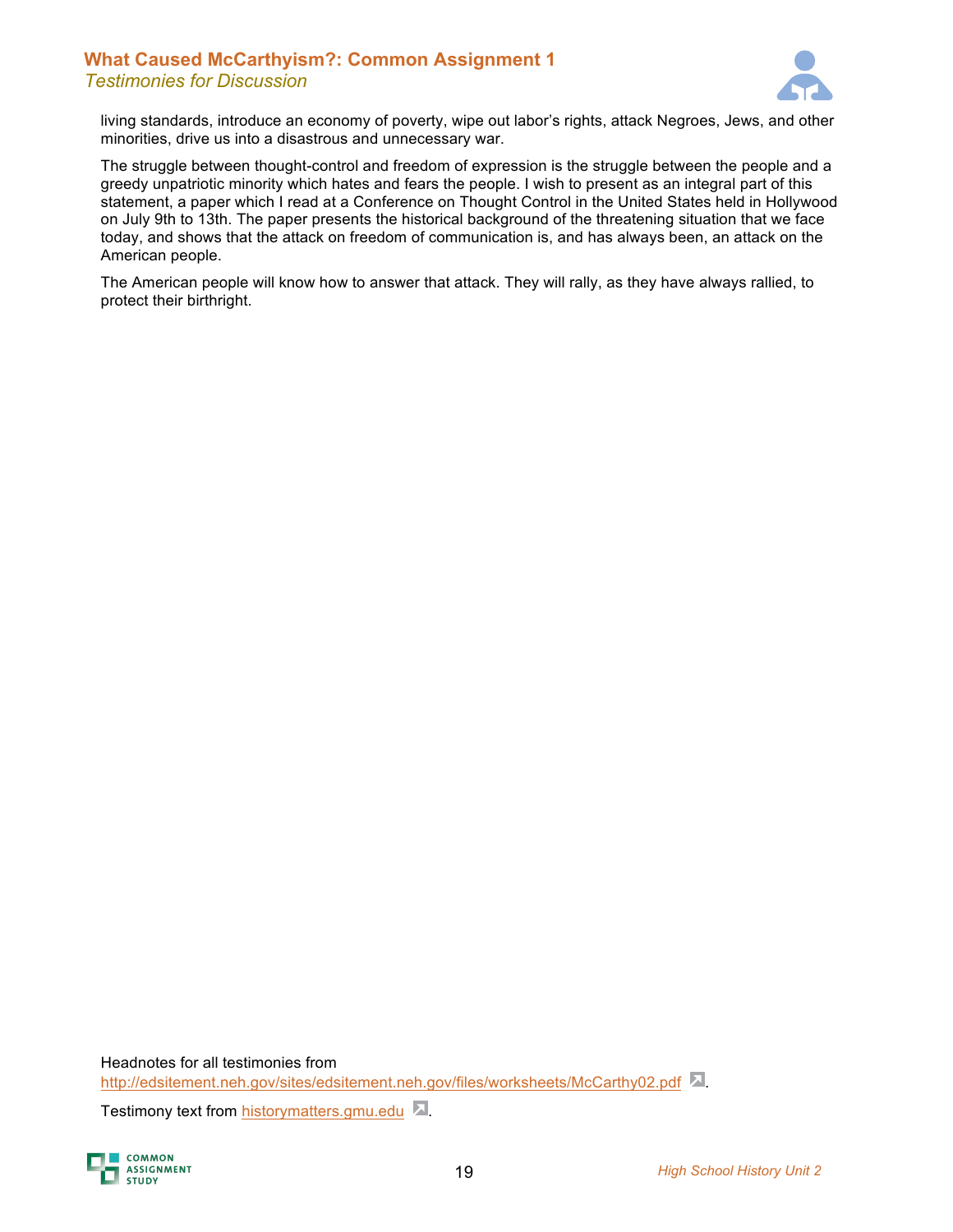

# **Group 4: Jack Warner**

## <span id="page-19-0"></span>**"The World Was at Stake": Three "Friendly" HUAC Hollywood Witnesses Assess Pro-Soviet Wartime Films**

A native of Ontario, Canada, Jack Warner (1892-1978) entered the motion picture industry at the age of eleven, when he and his three older brothers opened a movie theater in New Castle, Pennsylvania. Fifteen years later the Warner Brothers opened a studio on Sunset Boulevard in Hollywood, and quickly produced a series of successful films, including The Jazz Singer (1926), the first movie to use sound. By the 1940s Jack Warner was one of the most powerful men in Hollywood, with his studios producing popular cartoons as well as blockbuster films.

#### **TESTIMONY OF JACK L. WARNER . . .**

Ideological termites have burrowed into many American industries, organizations, and societies. Wherever they may be, I say let us dig them out and get rid of them. My brothers and I will be happy to subscribe generously to a pest-removal fund. We are willing to establish such a fund to ship to Russia the people who don't like our American system of government and prefer the communistic system to ours.

That's how strongly we feel about the subversives who want to overthrow our free American system.

If there are Communists in our industry, or any other industry, organization, or society who seek to undermine our free institutions, let's find out about it and know who they are. Let the record be spread clear, for all to read and judge. The public is entitled to know the facts. And the motion-picture industry is entitled to have the public know the facts.

Our company is keenly aware of its responsibilities to keep its product free from subversive poisons. With all the vision at my command, I scrutinize the planning and production of our motion pictures. It is my firm belief that there is not a Warner Bros. picture that can fairly be judged to be hostile to our country, or communistic in tone or purpose.

Many charges, including the fantasy of "White House pressure" have been leveled at our wartime production *Mission to Moscow*. In my previous appearance before members of this committee, I explained the origin and purposes of *Mission to Moscow*.

That picture was made when our country was fighting for its existence, with Russia as one of our allies. It was made to fulfill the same wartime purpose for which we made such other pictures as *Air Force*, *This Is the Army*, *Objective Burma*, *Destination Tokyo*, *Action in the North Atlantic*, and a great many more.

If making *Mission to Moscow* in 1942 was a subversive activity, then the American Liberty ships which carried food and guns to Russian allies and the American naval vessels which convoyed them were likewise engaged in subversive activities. The picture was made only to help a desperate war effort and not for posterity. . . .

Mr. STRIPLING. Well, is it your opinion now, Mr. Warner, that *Mission to Moscow* was a factually correct picture, and you made it as such?

- Mr. WARNER. I can't remember.
- Mr. STRIPLING. Would you consider it a propaganda picture?
- Mr. WARNER. A propaganda picture—
- Mr. STRIPLING. Yes.
- Mr. WARNER. In what sense?

Mr. STRIPLING. In the sense that it portrayed Russia and communism in an entirely different light from what it actually was?

Mr. WARNER. I am on record about 40 times or more that I have never been in Russia. I don't know what Russia was like in 1937 or 1944 or 1947, so how can I tell you if it was right or wrong?

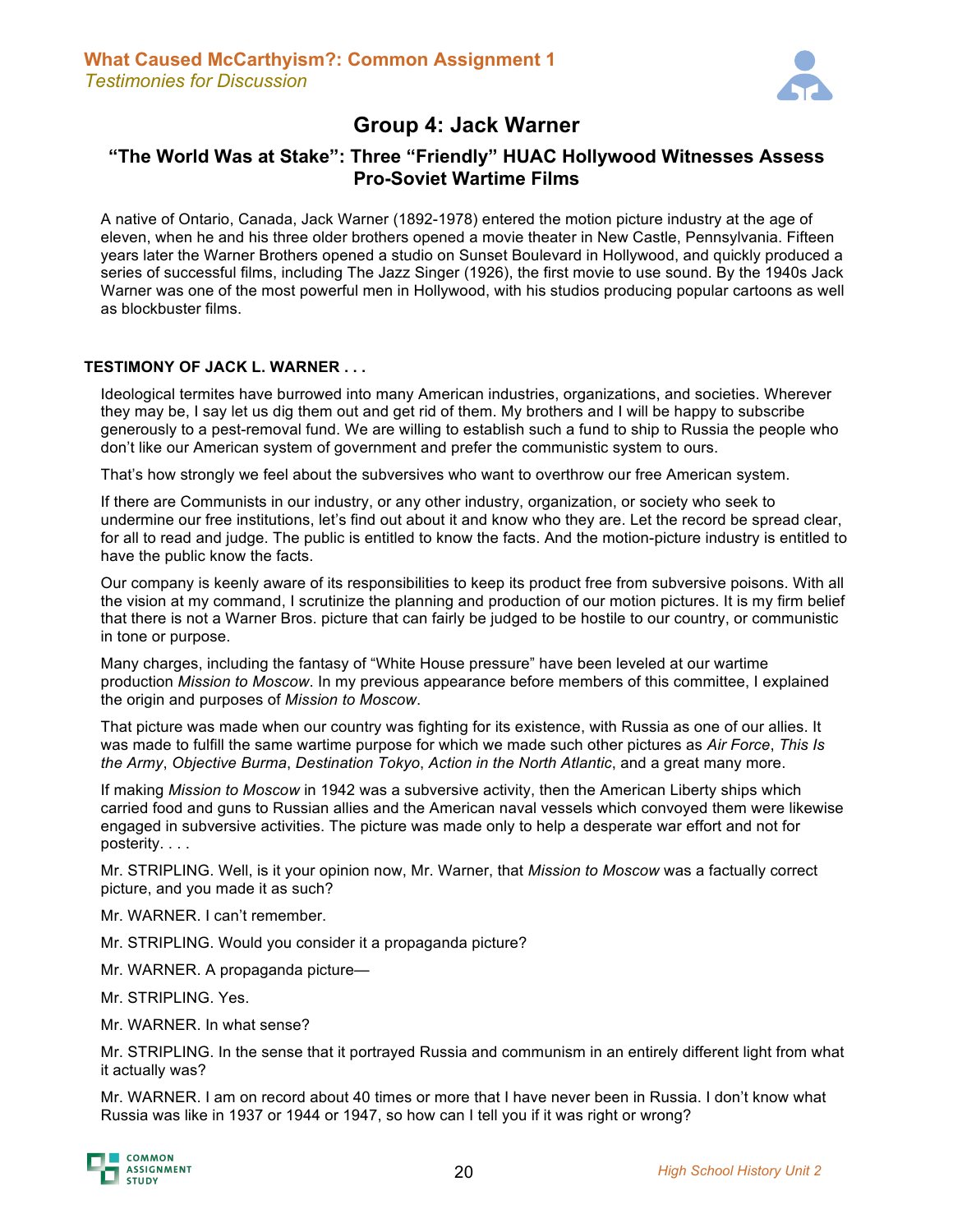

Mr. STRIPLING. Don't you think you were on dangerous ground to produce as a factually correct picture one which portrayed Russia—

Mr. WARNER. No; we were not on dangerous ground in 1942, when we produced it. There was a war on. The world was at stake.

Mr. STRIPLING. In other words—

Mr. WARNER. We made the film to aid in the war effort, which I believe I have already stated.

Mr. STRIPLING. Whether it was true or not?

Mr. WARNER. As far as I was concerned, I considered it true to the extent as written in Mr. Davies' book.

Mr. STRIPLING. Well, do you suppose that your picture influenced the people who saw it in this country, the millions of people who saw it in this country?

Mr. WARNER. In my opinion, I can't see how it would influence anyone. We were in war and when you are in a fight you don't ask who the fellow is who is helping you.

Mr. STRIPLING. Well, due to the present conditions in the international situation, don't you think it was rather dangerous to write about such a disillusionment as was sought in that picture?

Mr. WARNER. I can't understand why you ask me that question, as to the present conditions. How did I, you, or anyone else know in 1942 what the conditions were going to be in 1947. I stated in my testimony our reason for making the picture, which was to aid the war effort—anticipating what would happen.

Mr. STRIPLING. I don't see that this is aiding the war effort, Mr. Warner—with the cooperation of Mr. Davies or with the approval of the Government—to make a picture which is a fraud in fact.

Mr. WARNER. I want to correct you, very vehemently [passionately]. There was no cooperation of the Government.

Mr. STRIPLING. You stated there was.

Mr. WARNER. I never stated the Government cooperated in the making of it. If I did, I stand corrected. And I know I didn't.

Mr. STRIPLING. Do you want me to read that part, Mr. Chairman?

The CHAIRMAN. No; I think we have gone into this *Mission to Moscow* at some length. . . .

Headnotes for all testimonies from http://edsitement.neh.gov/sites/edsitement.neh.gov/files/worksheets/McCarthy02.pdf 2.

Testimony text from [historymatters.gmu.edu](http://historymatters.gmu.edu/)

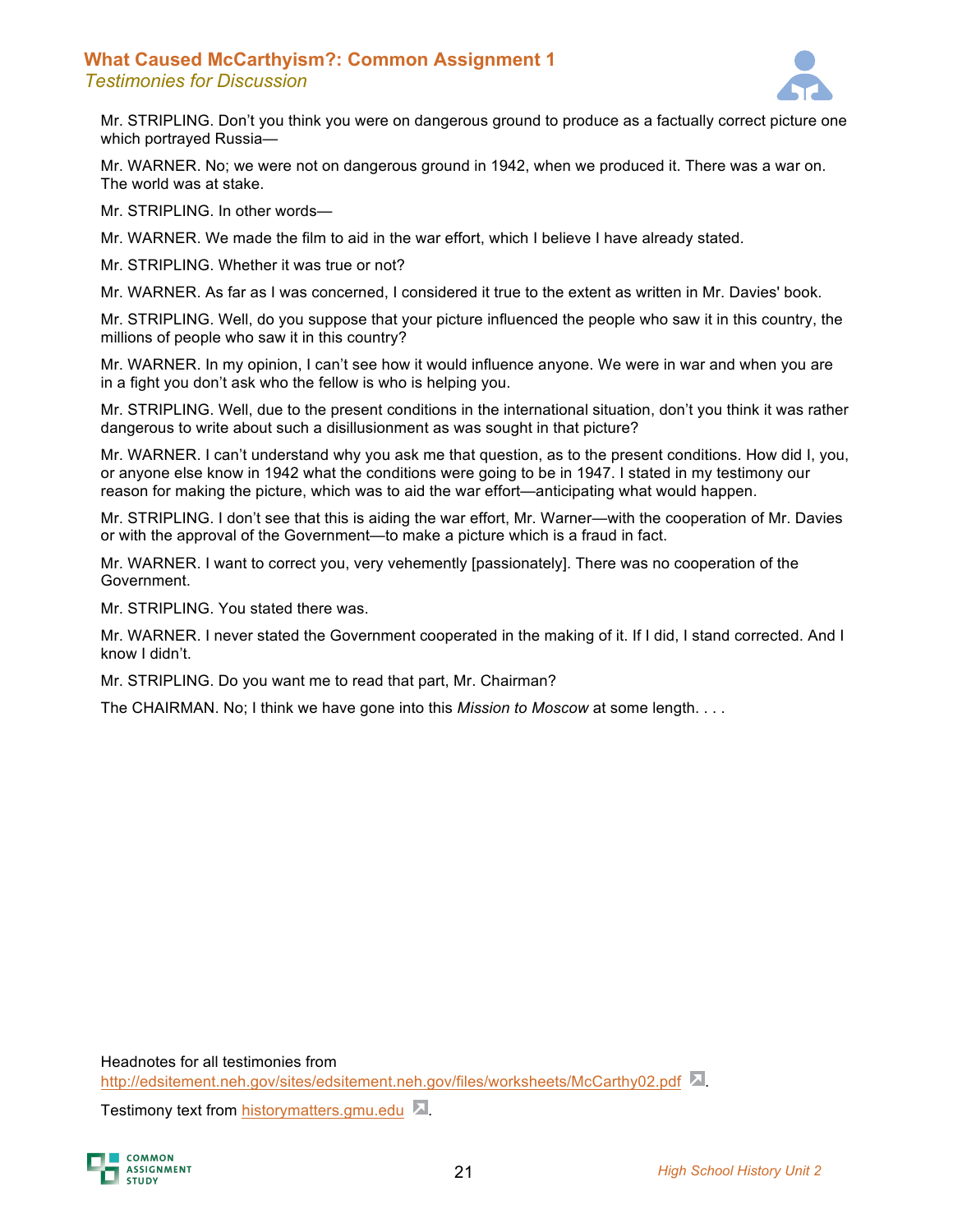

# **Group 5: Ayn Rand**

# <span id="page-21-0"></span>**"The World Was at Stake": Three "Friendly" HUAC Hollywood Witnesses Assess Pro-Soviet Wartime Films**

Born Alyssia Rosenbaum, the author later known as Ayn Rand (1905-1982) witnessed as a girl the Russian Revolution and the birth of the Soviet Union, and developed a passionate hatred for communism. In 1925, she came to the United States, and soon settled in Hollywood, where she hoped to become a screenwriter. Rand wrote several moderately successful scripts and novels in the 1930s, but her big break came in 1943 with the publication of *The Fountainhead.* Like most of her works, *The Fountainhead* focused on the struggles of a heroic individual at odds with the pressures of society. An outspoken defender of individualism and capitalism, Rand jumped at the opportunity to testify before HUAC against what she believed were communist influences in the motion picture industry.

#### **TESTIMONY OF MISS AYN RAND . . .**

Mr. STRIPLING: Now, Miss Rand, you have heard the testimony of Mr. Mayer?

Miss RAND: Yes.

Mr. STRIPLING: You have read the letter I read from Lowell Mellett?

Miss RAND: Yes.

Mr. STRIPLING: Which says that the picture "Song of Russia" has no political implications?

Miss RAND: Yes.

Mr. STRIPLING: Did you at the request of Mr. Smith, the investigator for this committee, view the picture "Song of Russia"?

Miss RAND: Yes.

Mr. STRIPLING: Within the past 2 weeks?

Miss RAND: Yes; on October 13, to be exact.

Mr. STRIPLING: In Hollywood?

Miss RAND: Yes.

Mr. STRIPLING: Would you give the committee a break-down of your summary of the picture relating to either propaganda or an untruthful account or distorted account of conditions in Russia?

Miss RAND: Yes.

First of all I would like to define what we mean by propaganda. We have all been talking about it, but nobody—

Mr. STRIPLING: Could you talk into the microphone?

Miss RAND: Can you hear me now?

Nobody has stated just what they mean by propaganda. Now, I use the term to mean that Communist propaganda is anything which gives a good impression of communism as a way of life. Anything that sells people the idea that life in Russia is good and that people are free and happy would be Communist propaganda. Am I not correct? I mean, would that be a fair statement to make—that that would be Communist propaganda?

Now, here is what the picture "Song of Russia" contains. It starts with an American conductor, played by Robert Taylor, giving a concert in America for Russian war relief. He starts playing the American national anthem and the national anthem dissolves into a Russian mob, with the sickle and hammer on a red flag very prominent above their heads. I am sorry, but that made me sick. That is something which I do not see how native Americans permit, and I am only a naturalized American. That was a terrible touch of propaganda. As a writer, I can tell you just exactly what it suggests to the people. It suggests literally and

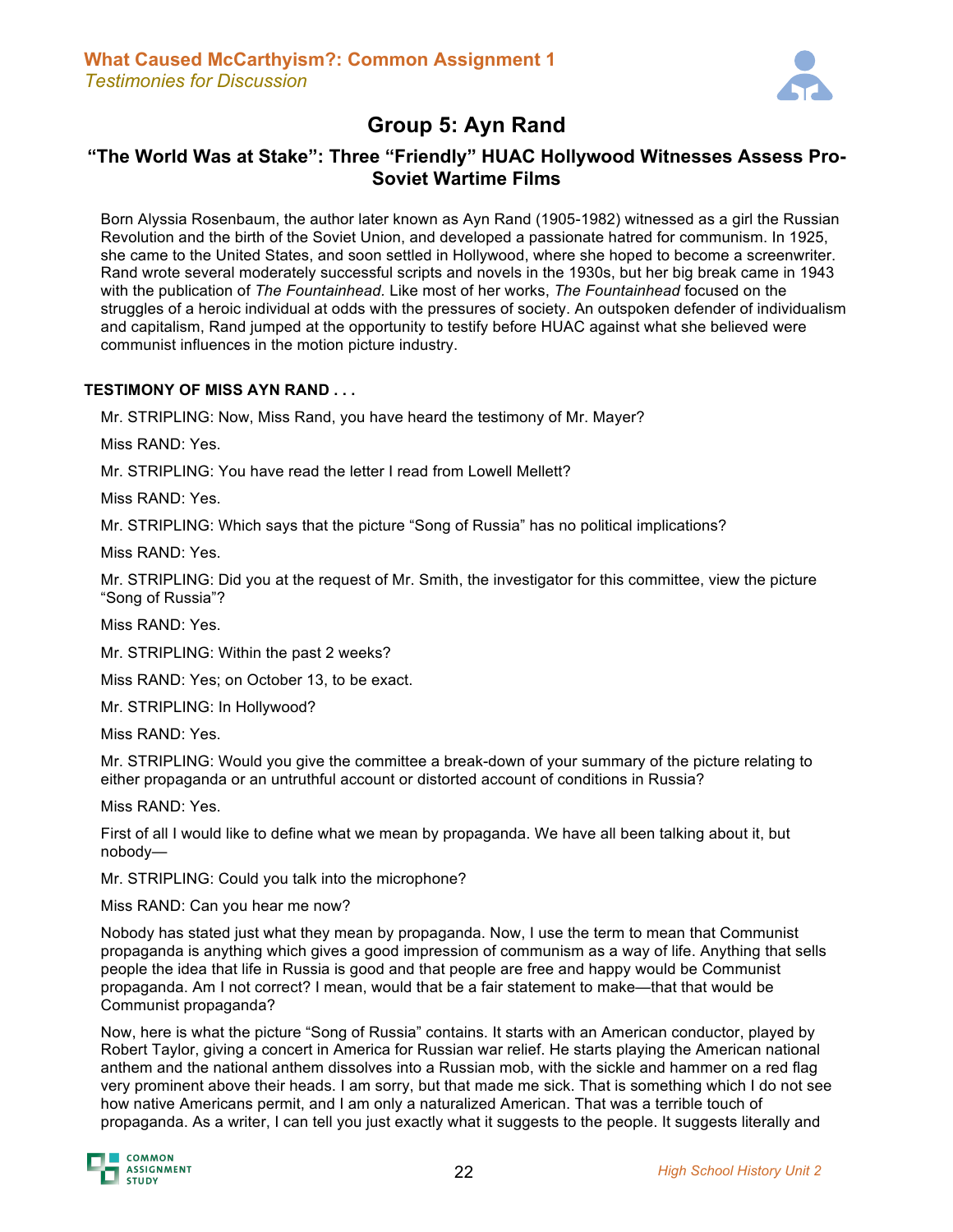

technically that it is quite all right for the American national anthem to dissolve into the Soviet. The term here is more than just technical. It really was symbolically intended, and it worked out that way. The anthem continues, played by a Soviet band. That is the beginning of the picture.

Now we go to the pleasant love story. Mr. Taylor is an American who came there apparently voluntarily to conduct concerts for the Soviets. He meets a little Russian girl from a village who comes to him and begs him to go to her village to direct concerts there. There are no GPU agents [State Political Administration, forerunner of the KGB] and nobody stops her. She just comes to Moscow and meets him. He falls for her and decides he will go, because he is falling in love. He asks her to show him Moscow. She says she has never seen it. He says, "I will show it to you."

They see it together. The picture then goes into a scene of Moscow, supposedly. I don't know where the studio got its shots, but I have never seen anything like it in Russia. First you see Moscow buildings—big, prosperous-looking, clean buildings, with something like swans or sailboats in the foreground. Then you see a Moscow restaurant that just never existed there. In my time, when I was in Russia, there was only one such restaurant, which was nowhere as luxurious as that and no one could enter it except commissars and profiteers. Certainly a girl from a village, who in the first place would never have been allowed to come voluntarily, without permission, to Moscow, could not afford to enter it, even if she worked 10 years. However, there is a Russian restaurant with a menu such as never existed in Russia at all and which I doubt even existed before the revolution. From this restaurant they go on to this tour of Moscow. The streets are clean and prosperous-looking. There are no food lines anywhere. You see shots of the marble subway—the famous Russian subway out of which they make such propaganda capital. There is a marble statue of Stalin thrown in. . . .

Incidentally, I must say at this point that I understand from correspondents who have left Russia and been there later than I was and from people who escaped from there later than I did that the time I saw it, which was in 1926, was the best time since the Russian revolution. At that time conditions were a little better than they have become since. In my time we were a bunch of ragged, starved, dirty, miserable people who had only two thoughts in our mind. That was our complete terror—afraid to look at one another, afraid to say anything for fear of who is listening and would report us—and where to get the next meal. You have no idea what it means to live in a country where nobody has any concern except food, where all the conversation is about food because everybody is so hungry that that is all they can think about and that is all they can afford to do. They have no idea of politics. They have no idea of any pleasant romances or love—nothing but food and fear.

That is what I saw up to 1926. That is not what the picture shows.

Now, after this tour of Moscow, the hero—the American conductor—goes to the Soviet village. The Russian villages are something—so miserable and so filthy. They were even before the revolution. They weren't much even then. What they have become now I am afraid to think. You have all read about the program for the collectivization of the farms in 1933, at which time the Soviet government admits that 3,000,000 peasants died of starvation. Other people claim there were seven and a half million, but 3,000,000 is the figure admitted by the Soviet government as the figure of people who died of starvation, planned by the government in order to drive people into collective farms. That is a recorded historical fact.

Now, here is the life in the Soviet village as presented in "Song of Russia." You see the happy peasants. You see they are meeting the hero at the station with bands, with beautiful blouses and shoes, such as they never wore anywhere. You see children with operetta costumes on them and with a brass band which they could never afford. You see the manicured starlets driving tractors and the happy women who come from work singing. You see a peasant at home with a close-up of food for which anyone there would have been murdered. If anybody had such food in Russia in that time he couldn't remain alive, because he would have been torn apart by neighbors trying to get food. But here is a close-up of it and a line where Robert Taylor comments on the food and the peasant answers, "This is just a simple country table and the food we eat ourselves." . . .

Now, here comes the crucial point of the picture. In the midst of this concert, when the heroine is playing, you see a scene on the border of the U.S.S.R. You have a very lovely modernistic sign saying "U.S.S.R." I would just like to remind you that that is the border where probably thousands of people have died trying to escape out of this lovely paradise. It shows the U.S.S.R. sign, and there is a border guard standing. He is listening to the concert. Then there is a scene inside kind of a guardhouse where the guards are listening to

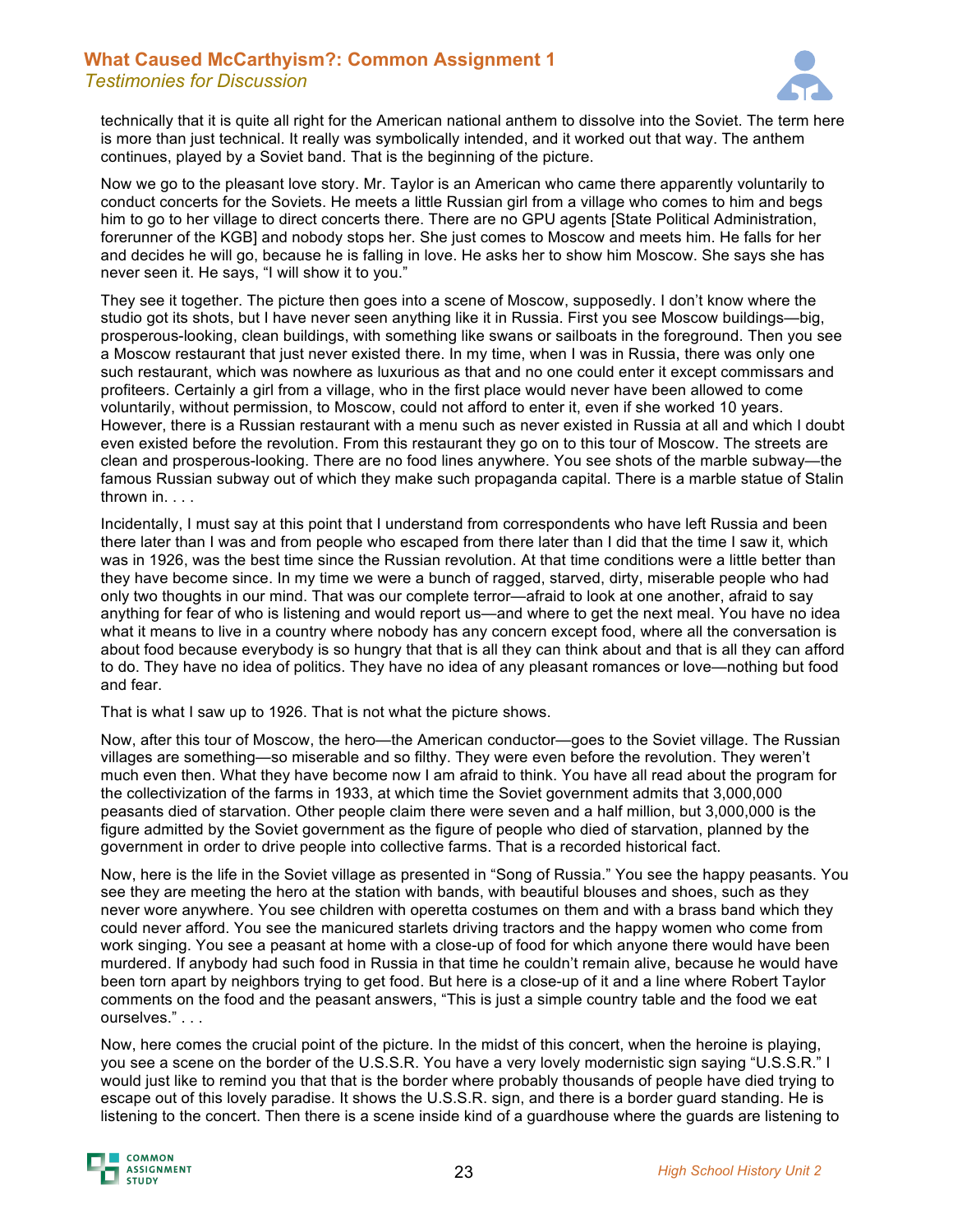

the same concert, the beautiful Tschaikowsky music, and they are playing chess. Suddenly there is a Nazi attack on them. The poor, sweet Russians were unprepared. Now, realize—and that was a great shock to me—that the border that was being shown was the border of Poland. That was the border of an occupied, destroyed, enslaved country which Hitler and Stalin destroyed together. That was the border that was being shown to us—just a happy place with people listening to music.

Also realize that when all this sweetness and light was going on in the first part of the picture, with all these happy, free people, there was not a GPU agent among them, with no food lines, no persecution—complete freedom and happiness, with everybody smiling. . . .

Now, here is what I cannot understand at all: If the excuse that has been given here is that we had to produce the picture in wartime, just how can it help the war effort? If it is to deceive the American people, if it were to present to the American people a better picture of Russia than it really is, then that sort of an attitude is nothing but the theory of the Nazi elite, that a choice group of intellectual or other leaders will tell the people lies for their own good. That I don't think is the American way of giving people information. We do not have to deceive the people at any time, in war or peace.

If it was to please the Russians, I don't see how you can please the Russians by telling them that we are fools. To what extent we have done it, you can see right now. You can see the results right now. If we present a picture like that as our version of what goes on in Russia, what will they think of it? We don't win anybody's friendship. We will only win their contempt, and as you know the Russians have been behaving like this.

My whole point about the picture is this: I fully believe Mr. Mayer when he says that he did not make a Communist picture. To do him justice, I can tell you I noticed, by watching the picture, where there was an effort to cut propaganda out. I believe he tried to cut propaganda out of the picture, but the terrible thing is the carelessness with ideas, not realizing that the mere presentation of that kind of happy existence in a country of slavery and horror is terrible because it is propaganda. You are telling people that it is all right to live in a totalitarian state. . . .

Mr. WOOD: Let me see if I understand your position. I understand, from what you say, that because they were a dictatorship we shouldn't have accepted their help in undertaking to win a war against another dictatorship.

Miss RAND: That is not what I said. I was not in a position to make that decision. If I were, I would tell you what I would do. That is not what we are discussing. We are discussing the fact that our country was an ally of Russia, and the question is, What should we tell the American people about it—the truth or a lie? If we had good reason, if that is what you believe, all right, then why not tell the truth? Say it is a dictatorship, but we want to be associated with it. Say it is worth while being associated with the devil, as Churchill said, in order to defeat another evil which is Hitler. There might be some good argument made for that. But why pretend that Russia was not what it was?

Mr. WOOD: Well—

Miss RAND: What do you achieve by that?

Mr. WOOD: Do you think it would have had as good an effect upon the morale of the American people to preach a doctrine to them that Russia was on the verge of collapse?

Miss RAND: I don't believe that the morale of anybody can be built up by a lie. If there was nothing good that we could truthfully say about Russia, then it would have been better not to say anything at all.

Mr. WOOD: Well—

Miss RAND: You don't have to come out and denounce Russia during the war; no. You can keep quiet. There is no moral guilt in not saying something if you can't say it, but there is in saying the opposite of what is true. . .

Headnotes for all testimonies from http://edsitement.neh.gov/sites/edsitement.neh.gov/files/worksheets/McCarthy02.pdf 2.

Testimony text from [historymatters.gmu.edu](http://historymatters.gmu.edu/)

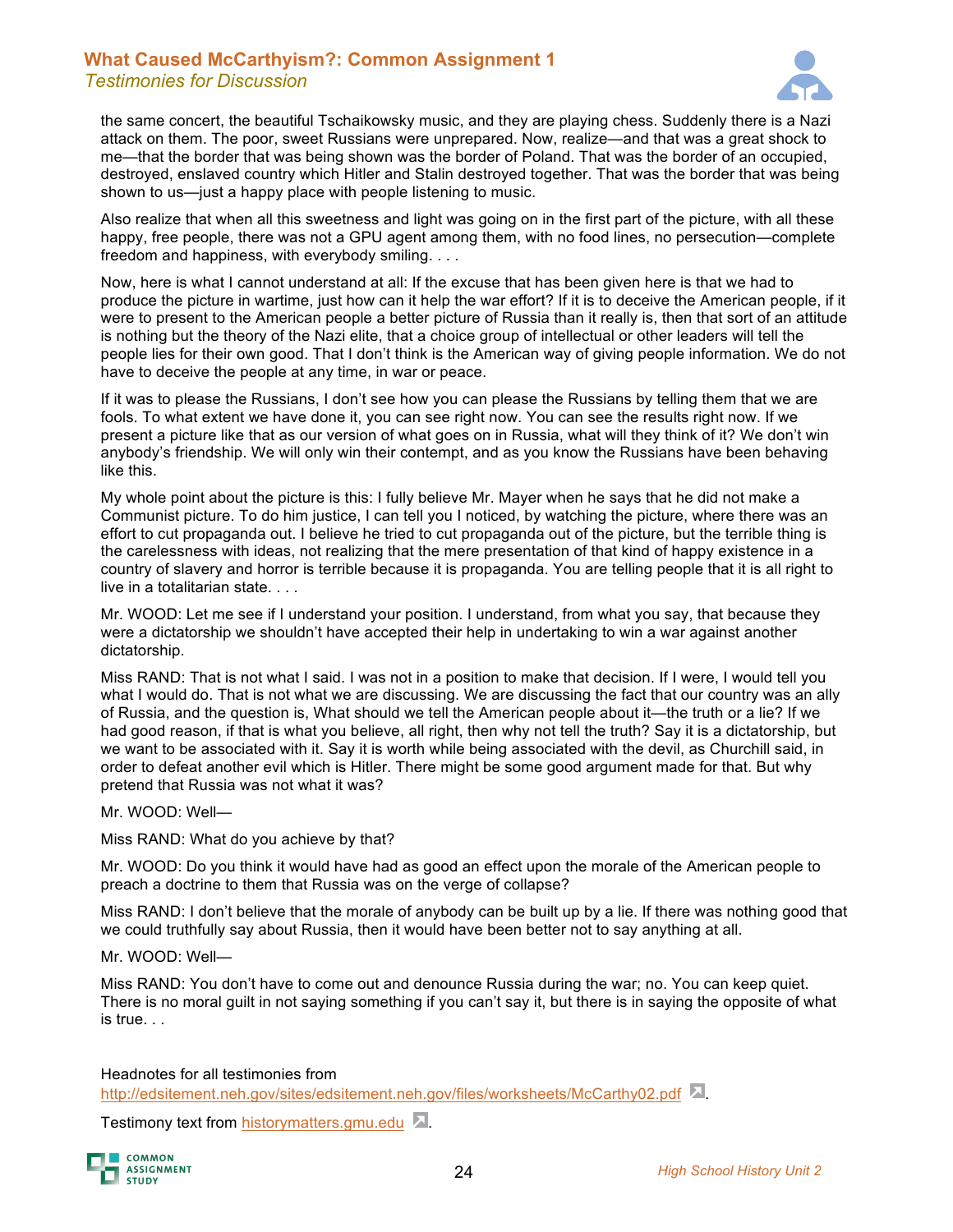

# **Group 6: Ronald Reagan**

# <span id="page-24-0"></span>**"We Must Keep the Labor Unions Clean": "Friendly" HUAC Witnesses Ronald Reagan and Walt Disney Blame Hollywood Labor Conflicts on Communist Infiltration**

Best known today as President of the United States from 1981 to 1989, Ronald Reagan (1911-2004) was a popular movie actor in the 1940s, having signed on with Warner Brothers in 1937. He starred in a number of popular films such as *Santa Fe Trail* (1940), *Knute Rockne, All-American* (1940), and *This is the Army* (1943). Although a Democrat and a staunch supporter of Harry Truman, Reagan was concerned about what he saw as the growing strength of communism in Hollywood. In 1947 Reagan was elected president of the Screen Actors' Guild, and in that capacity was called to testify before the House Un-American Activities Committee.

#### **TESTIMONY OF RONALD REAGAN . . .**

Mr. STRIPLING: As a member of the board of directors, as president of the Screen Actors Guild, and as an active member, have you at any time observed or noted within the organization a clique of either Communists or Fascists who were attempting to exert influence or pressure on the guild?

Mr. REAGAN: Well, sir, my testimony must be very similar to that of Mr. (George) Murphy and Mr. (Robert) Montgomery. There has been a small group within the Screen Actors Guild which has consistently opposed the policy of the guild board and officers of the guild, as evidenced by the vote on various issues. That small clique referred to has been suspected of more or less following the tactics that we associate with the Communist Party.

Mr. STRIPLING: Would you refer to them as a disruptive influence within the guild?

Mr. REAGAN: I would say that at times they have attempted to be a disruptive influence.

Mr. STRIPLING: You have no knowledge yourself as to whether or not any of them are members of the Communist Party?

Mr. REAGAN: No, sir; I have no investigative force, or anything, and I do not know.

Mr. STRIPLING: Has it ever been reported to you that certain members of the guild were Communists?

Mr. REAGAN: Yes, sir; I have heard different discussions and some of them tagged as Communists. . . .

Mr. STRIPLING: Would you say that this clique has attempted to dominate the guild?

Mr. REAGAN: Well, sir, by attempting to put their own particular views on various issues, I guess in regard to that you would have to say that our side was attempting to dominate, too, because we were fighting just as hard to put over our views, in which we sincerely believed, and I think, we were proven correct by the figures—Mr. Murphy gave the figures—and those figures were always approximately the same, an average of 90 percent or better of the Screen Actors Guild voted in favor of those matters now guild policy.

Mr. STRIPLING: Mr. Reagan, there has been testimony to the effect here that numerous Communist-front organizations have been set up in Hollywood. Have you ever been solicited to join any of those organizations or any organization which you considered to be a Communist-front organization?

Mr. REAGAN: Well, sir, I have received literature from an organization called the Committee for a Far-Eastern Democratic Policy. I don't know whether it is Communist or not. I only know that I didn't like their views and as a result I didn't want to have anything to do with them.

Mr. STRIPLING: Were you ever solicited to sponsor the Joint Anti-Fascist Refugee Committee?

Mr. REAGAN: No, sir; I was never solicited to do that, but I found myself misled into being a sponsor on another occasion for a function that was held under the auspices of the Joint Anti-Fascist Refugee Committee.

Mr. STRIPLING: Did you knowingly give your name as a sponsor?

Mr. REAGAN: Not knowingly. Could I explain what that occasion was?

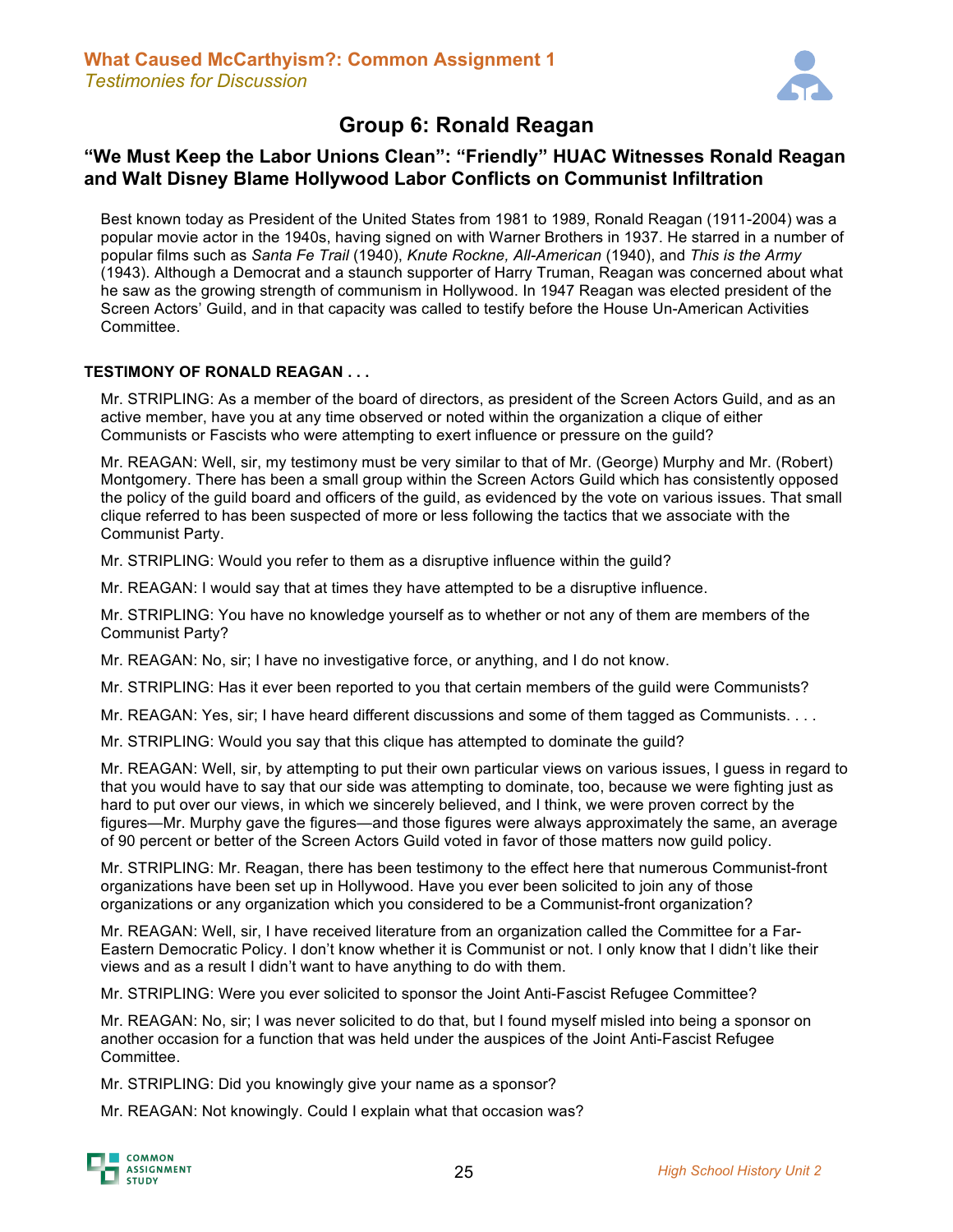

Mr. STRIPLING: Yes sir.

Mr. REAGAN: I was called several weeks ago. There happened at the time in Hollywood to be a financial drive on to raise money to build a badly needed hospital in a certain section of town, called the All Nations Hospital. I think the purpose of the building is so obvious by the title that it has the support of most of the people of Hollywood—or, of Los Angeles, I should say. Certainly of most of the doctors, because it is very badly needed.

Some time ago I was called to the telephone. A woman introduced herself by name. Knowing that I didn't know her I didn't make any particular note of her name and I couldn't give it now. She told me that there would be a recital held at which Paul Robeson would sing and she said that all the money for the tickets would go to the hospital and asked if she could use my name as one of the sponsors. I hesitated for a moment because I don't think that Mr. Robeson's and my political views coincide at all and then I thought I was being a little stupid because, I thought, here is an occasion where Mr. Robeson is perhaps appearing as an artist and certainly the object, raising money, is above any political consideration, it is a hospital supported by everyone. I have contributed money myself. So I felt a little bit as if I had been stuffy for a minute and I said, certainly, you can use my name.

I left town for a couple of weeks and when I returned I was handed a newspaper story that said that this recital was held at the Shrine Auditorium in Los Angeles under the auspices of the Joint Anti-Fascist Refugee Committee. The principal speaker was Emil Lustig, Robert Burman took up a collection, and the remnants of the Abraham Lincoln Brigade were paraded to the platform. I did not in the newspaper story see one word about the hospital. I called the newspaper and said I am not accustomed to writing to editors, but would like to explain my position, and he laughed and said, "You needn't bother, you are about the fiftieth person that has called with the same idea, including most of the legitimate doctors who had also been listed as sponsors of that affair."

Mr. STRIPLING: Would you say from your observation that that is typical of the tactics or strategy of the Communists, to solicit and use the names of prominent people to either raise money or gain support?

Mr. REAGAN: I think it is in keeping with their tactics; yes, sir.

Mr. STRIPLING: Do you think there is anything democratic about those tactics?

Mr. REAGAN: I do not, sir.

Mr. STRIPLING: As president of the Screen Actors Guild you are familiar with the jurisdictional strike which has been going on in Hollywood for some time?

Mr. REAGAN: Yes, sir.

Mr. STRIPLING: Have you ever had any conferences with any of the labor officials regarding this strike?

Mr. REAGAN: Yes, sir. . . .

Mr. STRIPLING: Do you know whether the Communists have participated in any way in this strike?

Mr. REAGAN: Sir, the first time that this word "Communist" was ever injected into any of the meetings concerning the strike was at a meeting in Chicago with Mr. William Hutchinson, president of the carpenters union, who were on strike at the time. He asked the Screen Actors Guild to submit terms to Mr. (Richard) Walsh, for Walsh to give in in the settling of this strike, and he told us to tell Mr. Walsh that if he would give in on these terms he in turn would break run this Sorrell and the other commies out—I am quoting him—and break it up. I might add that Mr. Walsh and Mr. Sorrell were running the strike for Mr. Hutchinson in Hollywood.

Mr. STRIPLING: Mr. Reagan, what is your feeling about what steps should be taken to rid the motion-picture industry of any Communist influences, if they are there?

Mr. REAGAN: Well, sir . . . 99 percent of us are pretty well aware of what is going on, and I think within the bounds of our democratic rights, and never once stepping over the rights given us by democracy, we have done a pretty good job in our business of keeping those people's activities curtailed. After all, we must recognize them at present as a political party. On that basis we have exposed their lies when we came across them, we have opposed their propaganda, and I can certainly testify that in the case of the Screen

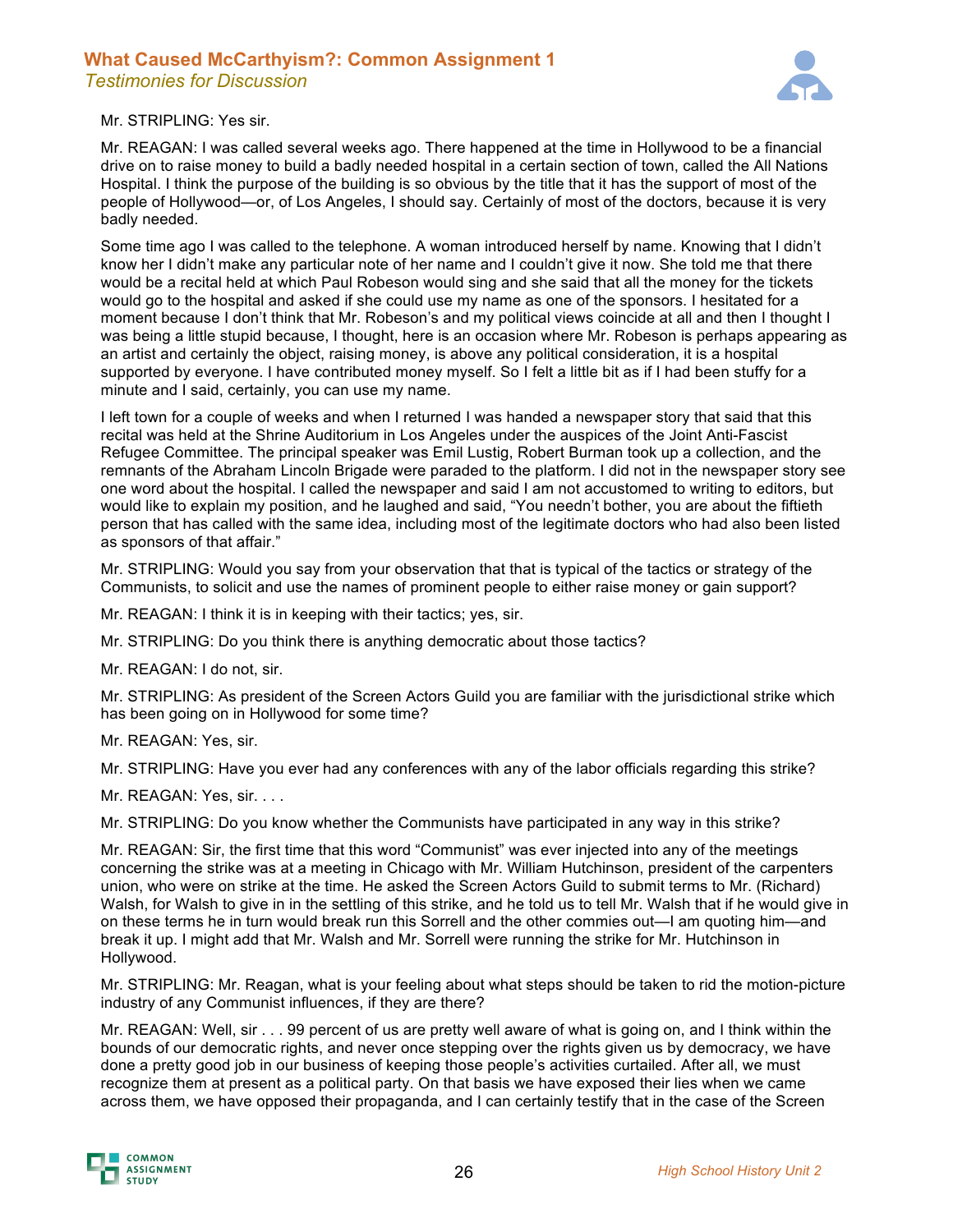

Actors Guild we have been eminently successful in preventing them from, with their usual tactics, trying to run a majority of an organization with a well organized minority.

So that fundamentally I would say in opposing those people that the best thing to do is to make democracy work. In the Screen Actors Guild we make it work by insuring everyone a vote and by keeping everyone informed. I believe that, as Thomas Jefferson put it, if all the American people know all of the facts they will never make a mistake.

Whether the party should be outlawed, I agree with the gentlemen that preceded me that that is a matter for the Government to decide. As a citizen I would hesitate, or not like, to see any political party outlawed on the basis of its political ideology. We have spent 170 years in this country on the basis that democracy is strong enough to stand up and fight against the inroads of any ideology. However, if it is proven that an organization is an agent of a power, a foreign power, or in any way not a legitimate political party, and I think the Government is capable of proving that, if the proof is there, then that is another matter. . . .

I happen to be very proud of the industry in which I work; I happen to be very proud of the way in which we conducted the fight. I do not believe the Communists have ever at any time been able to use the motionpicture screen as a sounding board for their philosophy or ideology. . . .

The CHAIRMAN: There is one thing that you said that interested me very much. That was the quotation from Jefferson. That is just why this committee was created by the House of Representatives, to acquaint the American people with the facts. Once the American people are acquainted with the facts there is no question but what the American people will do a job, the kind of a job that they want done; that is, to make America just as pure as we can possibly make it.

We want to thank you very much for coming here today.

Mr. REAGAN: Sir, if I might, in regard to that, say that what I was trying to express, and didn't do very well, was also this other fear. I detest, I abhor their philosophy, but I detest more than that their tactics, which are those of the fifth column, and are dishonest, but at the same time I never as a citizen want to see our country become urged, by either fear or resentment of this group, that we ever compromise with any of our democratic principles through that fear or resentment. I still think that democracy can do it.

Headnotes for all testimonies from http://edsitement.neh.gov/sites/edsitement.neh.gov/files/worksheets/McCarthy02.pdf

Testimony text from [historymatters.gmu.edu](http://historymatters.gmu.edu/)  $\Box$ 

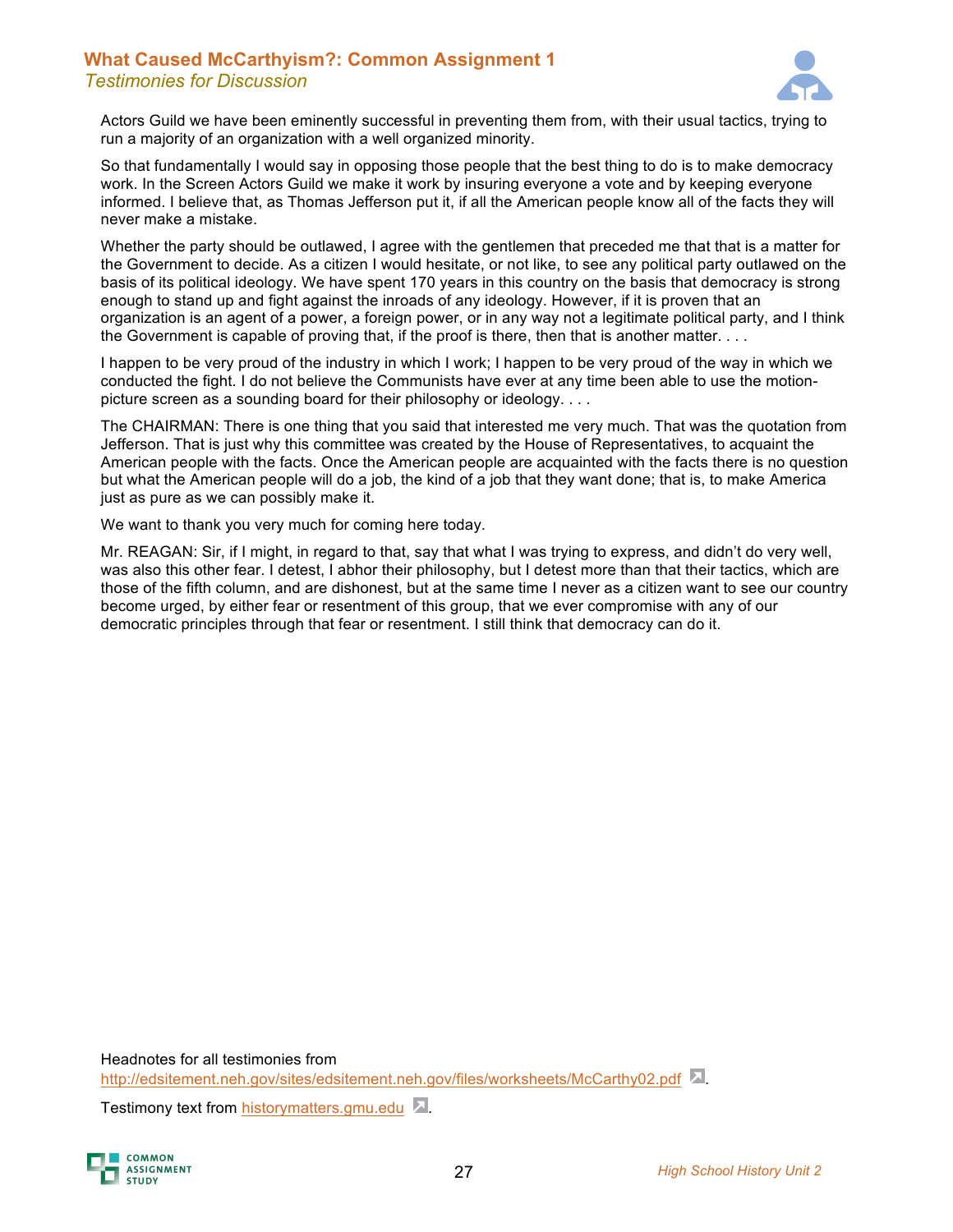

# **Group 7: Louis B. Mayer**

## <span id="page-27-0"></span>**"The World Was at Stake": Three "Friendly" HUAC Hollywood Witnesses Assess Pro-Soviet Wartime Films**

Born into a Jewish family in Russia, Louis B. Mayer (1882-1957) fled with his family to the United States when he was a child. In 1907 he opened his first movie theater, and opened a motion picture studio in Hollywood in 1918. Six years later he formed a partnership to create Metro-Goldwyn-Mayer, better known today as MGM. In the 1930s Mayer's company was the most successful in the industry, employing such stars as Clark Gable, Spencer Tracy, Katharine Hepburn, Joan Crawford, and Judy Garland. His success was such that he is believed to have been the first executive in America to earn a million-dollar salary.

#### **TESTIMONY OF LOUIS B. MAYER . . .**

During my 25 years in the motion-picture industry I have always sought to maintain the screen as a force for public good.

The motion-picture industry employs many thousands of people. As is the case with the newspaper, radio, publishing, and theater businesses, we cannot be responsible for the political views of each individual employee. It is, however, our complete responsibility to determine what appears on the motion-picture screen.

It is my earnest hope that this committee will perform a public service by recommending to the Congress legislation establishing a national policy regulating employment of Communists in private industry. It is my belief they should be denied the sanctuary of the freedom they seek to destroy....

There were a number of representatives of the Government who made periodical visits to the studios during the war. They discussed with us from time to time the types of pictures which they felt might assist the war effort. They were coordinators and at no time did they attempt to tell us what we should or should not do. We made our own decisions on production. We are proud of our war efforts and the results speak for themselves.

Mention has been made of the picture *Song of Russia*, as being friendly to Russia at the time it was made. Of course it was. It was made to be friendly…

It was in April of 1942 that the story for *Song of Russia* came to our attention. It seemed a good medium of entertainment and at the same time offered an opportunity for a pat on the back for our then ally, Russia. It also offered an opportunity to use the music of Tschaikovsky. We mentioned this to the Government coordinators and they agreed with us that it would be a good idea to make the picture.

According to research I have made, our newspapers were headlining the desperate situation of the Russians at Stalingrad at that time. Admiral Standley, American Ambassador to the Soviet Union, made a vigorous plea for all-out aid. He pleaded for assistance second only to the supplies being provided the United States Fleet, and emphasized that the best way to win the war was to keep the Russians killing the Germans, and that the most effective way was to give them all the help they needed.

The United States Army Signal Corps made *The Battle of Stalingrad*, released in 1943, with a prolog expressing high tribute from President Roosevelt, our Secretaries of State, War, and Navy, and from Generals Marshall and MacArthur.

Headnotes for all testimonies from http://edsitement.neh.gov/sites/edsitement.neh.gov/files/worksheets/McCarthy02.pdf 2.

Testimony text from [historymatters.gmu.edu](http://historymatters.gmu.edu/) 2.